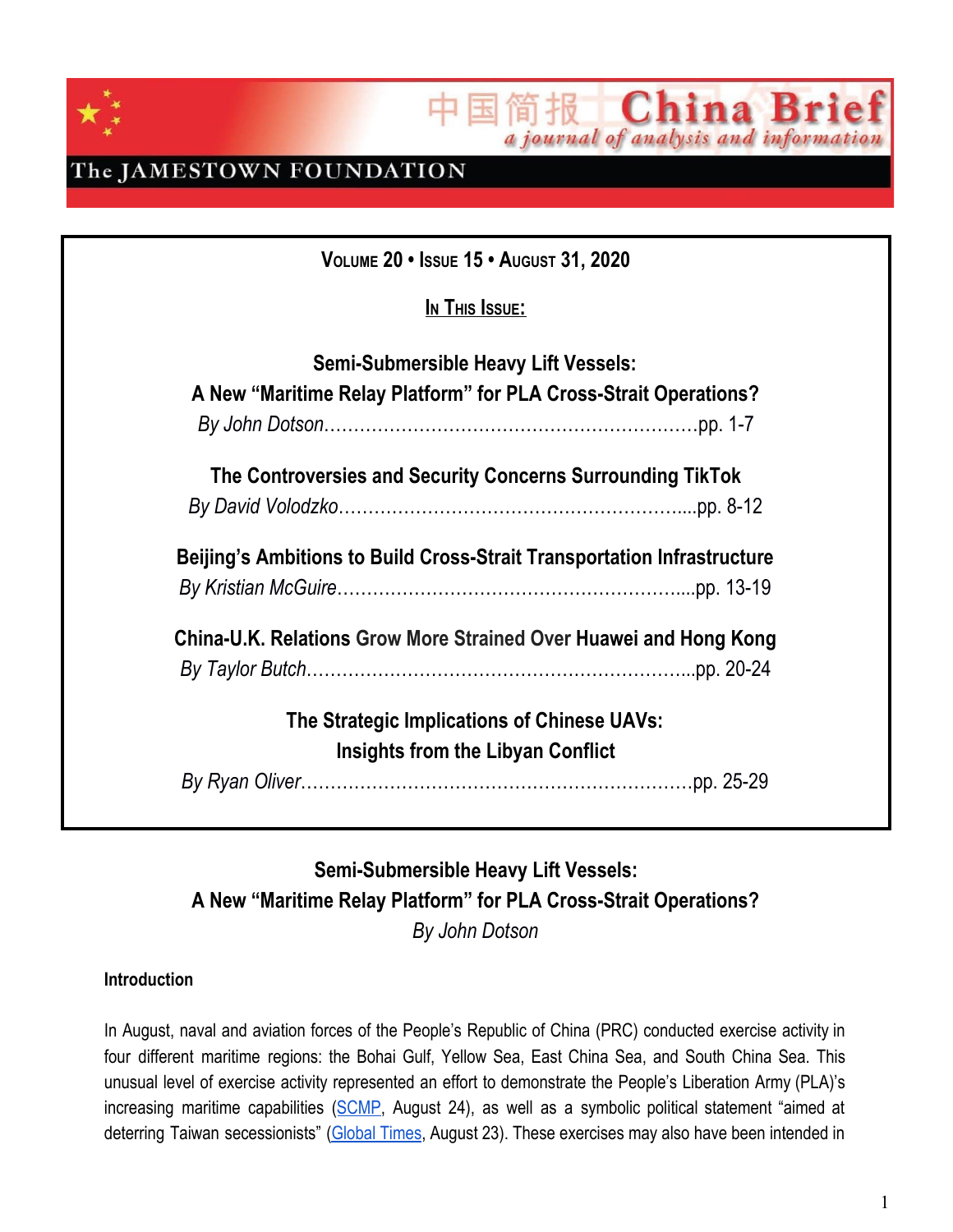part as a message to the United States and its military allies, who kicked off the biennial Rim of the Pacific (RIMPAC) exercise on August 17 without Chinese participation (U.S. [Pacific](https://www.cpf.navy.mil/news.aspx/130705) Fleet, August 17; [USNI,](https://news.usni.org/2020/08/24/no-russian-or-chinese-presence-at-first-week-of-rimpac) August 24).

One of the noteworthy highlights of PLA exercise activity in August was a series of PLA Ground Force (PLAGF) helicopter landing and troop deployment drills at sea. These drills reportedly involved airframes and personnel from the 71st and 73rd Group Armies, as well as both PLA Navy and civilian vessels. Of particular note was the reported use of a civilian semi-submersible heavy lift vessel in some of these drills. This represents another example of the PLA's drive to achieve "military-civil fusion"—as well as an innovative use of civilian shipping, which could potentially increase the PLA's capabilities to conduct joint maritime operations in either a Taiwan invasion scenario or an island landing campaign.



*Image: A Z-9 multi-mission helicopter (background) and a WZ-10 attack helicopter (foreground), part of an unidentified aviation brigade subordinate to the PLA 73rd Group Army, conduct landing drills on the flight deck of the PLA Navy amphibious transport dock* Yimengshan. *The training was held in "an undisclosed sea area" on August 3. (Image source: [PRC Ministry of Defense,](http://eng.mod.gov.cn/news/2020-08/12/content_4869514_8.htm) August 12)*

## **PLA Ground Force Helicopter Maritime Landing Drills in August 2020**

#### *Helicopter Drills Involving the 73rd Group Army and the PLA Navy*

PRC state media sources have reported that, on August 3, elements of the PLA Ground Force 73rd Group Army conducted joint training drills with at least one PLA Navy vessel, identified as the amphibious transport dock *Yimengshan* (沂蒙山) (LPD-988). These sources identified the location only as "an undisclosed sea area," although the training was conducted within sight of land *(see images below).* The training appeared to involve shipborne landing and take-off familiarization training for pilots, as well as the deployment of soldiers to and from transport helicopters (PRC Ministry of [Defense](http://eng.mod.gov.cn/news/2020-08/12/content_4869514_8.htm), August 12). It is unclear whether this represented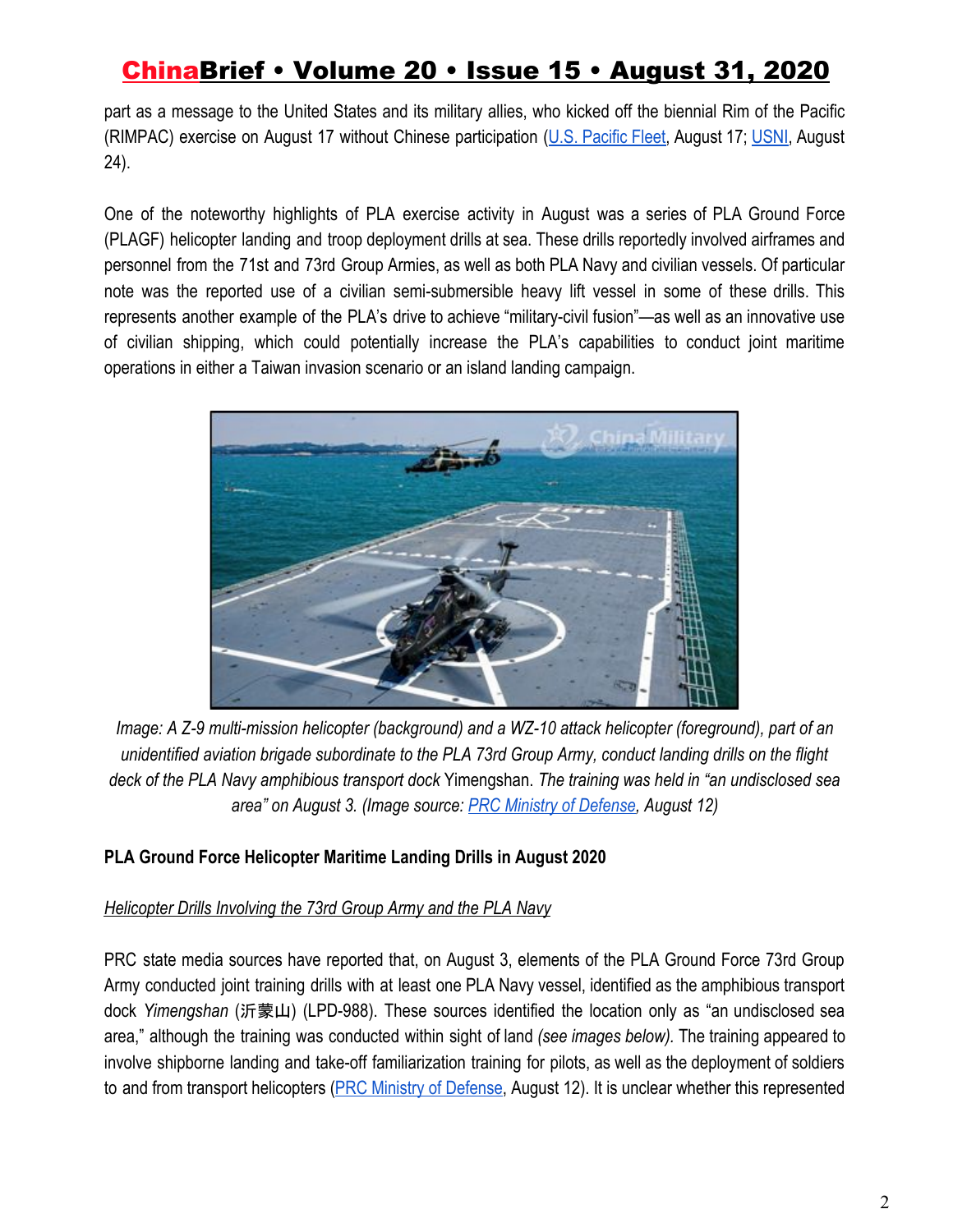smaller-scale, individual unit training, or whether it was conducted as part of a broader and more complex exercise scenario*.*

Whichever the case, the drills indicate intent to pursue closer joint coordination between the army and the navy—and specific interest in exploring the use of naval vessels as staging platforms for PLA Ground Force soldiers and aviation assets. This is not entirely new: in recent years the PLAGF has sought to increase the proficiencies of its aviation assets for operating over water, and PLAGF helicopters have conducted landing and troop deployment drills on PLA vessels since at least 2017 (China [Military](http://eng.chinamil.com.cn/view/2017-08/22/content_7726945.htm) Online, August 22, 2017). The August 3 drills demonstrate the PLA's continuing interest in the potential employment of naval platforms as afloat way stations to support land-based rotary-wing aviation.



*Image: A PLA helicopter (possibly a Z-8 transport helicopter) approaches a Chinese civilian semi-submersible vessel for landing and logistical support drills conducted in late August 2020. Media commentary indicated that the pilot acted "under direction of the commander on the ship"* (在船上指挥员引 导下, zai chuanshang zhihuiyuan yindao xia) *in conducting flight operations. (Image source[:](https://kuaibao.qq.com/s/20200820A0633L00) [Kuaibao.qq.com](https://kuaibao.qq.com/s/20200820A0633L00), August 20)*

## *Helicopter Drills Involving the 71st Group Army and a Civilian Cargo Vessel*

Another set of maritime drills was conducted by PLA Ground Force aviation units in the latter half of August, which was even more noteworthy in terms of the PRC's potential future maritime capabilities. Per state media, the landing drills (conducted on or about August 19) involved helicopters from an unidentified aviation brigade subordinate to the PLA Ground Force 71st Group Army, and took place aboard a civilian semi-submersible heavy lift vessel (大型半潜船, *daxing banqian chuan*), or SSHLV, which was underway in the Yellow Sea. **[1]** In this training scenario, after first flying to a "target island" (目标岛屿, *mubiao daoyu*),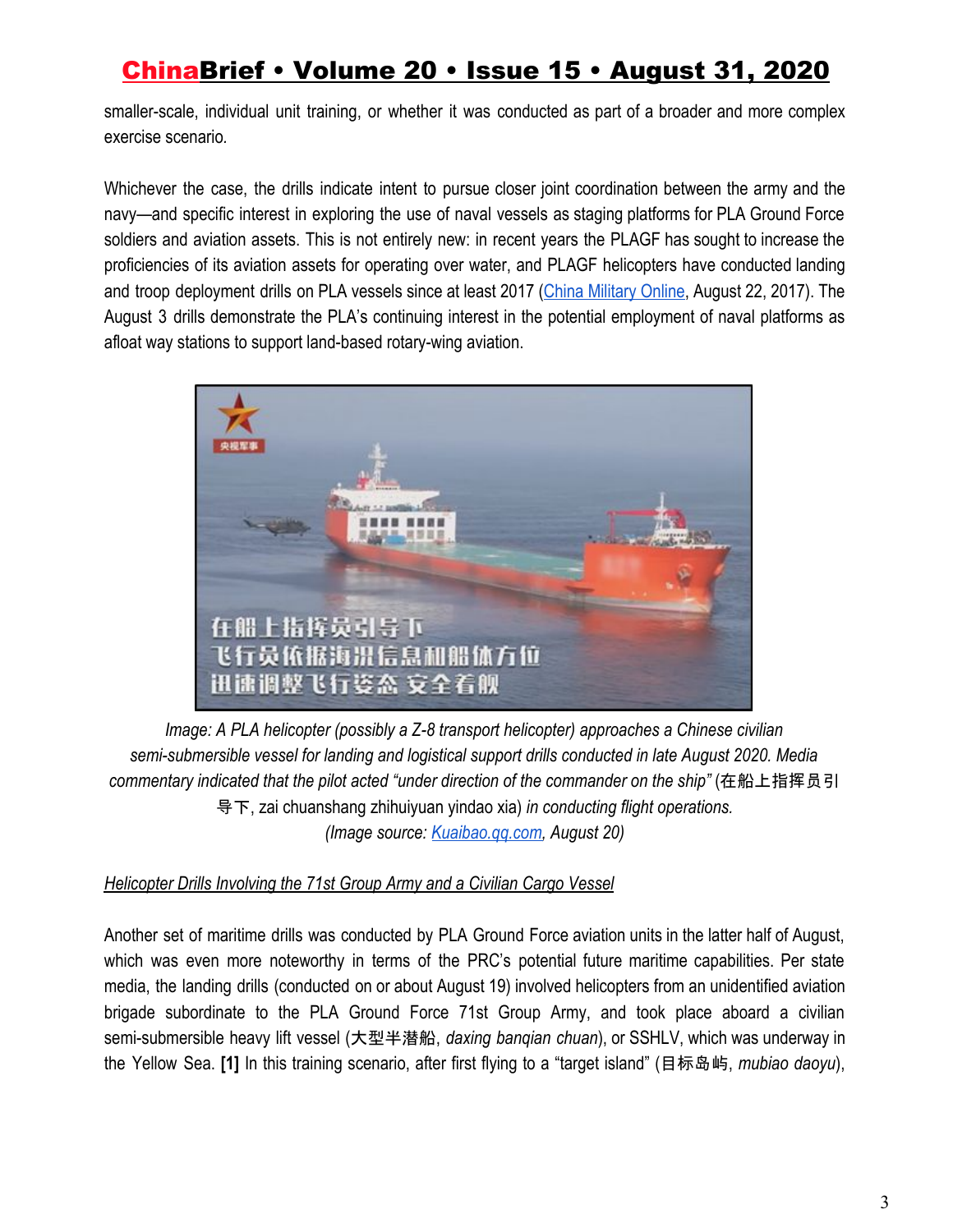the helicopters landed on the ship for "rush repairs" (抢修, *qiangxiu*), refueling, weapons reloading, and the transfer of wounded personnel ([Huanqiu Shibao,](https://mil.huanqiu.com/article/3zYKXSaaEBI) August 21; [China Military Online](http://english.chinamil.com.cn/view/2020-08/21/content_9887106.htm), August 21).

The numbers of aircraft and personnel involved are unclear, but available text and photo sources appear to indicate the involvement of Z-8 transport and Z-19 attack helicopters [\(Kuaibao.qq.com](https://kuaibao.qq.com/s/20200820A0633L00), August 20). Media coverage of the event also indicated the presence of PLA personnel embarked on the ship in support of the training evolutions, to include a command element *(see accompanying photos).*

### **Semi-Submersible Vessels and "Military-Civil Fusion"**

SSHLVs are generally constructed with superstructures fore and aft, and a lower deck amidships. Such vessels have the capability to adjust their freeboard with the use of ballast tanks, to the extent that the central deck could become submerged. This is a measure conducive to the loading of large structures and other types of heavy cargo—either pierside, or at sea with the use of tugs (Royal Boskalis [Westminster](https://www.youtube.com/watch?v=DikEDcM7eIs) N.V., June 14, 2018). China's robust shipbuilding industry is a leader in SSHLV production, and 27 of the 34 large semi-submersible vessels built within the last 25 years are operated by Chinese companies. **[2]** In 2016 a shipyard in Guangdong Province completed construction of the *Xinguanghua*, reportedly the world's second-largest such vessel ([CGTN/Youtube,](https://www.youtube.com/watch?v=UTaDlvsTtTE) December 9, 2016).



*Image: The* Xinguanghua (新光华 / 新光華), *reportedly the world's second-largest SSHLV, operating semi-submerged while underway (undated, likely 2016). (Image source: [CGTN/Youtube](https://www.youtube.com/watch?v=UTaDlvsTtTE), December 9, 2016)*

Discussion of the use of SSHLVs to support PLA operations dates back to at least 2017, when construction was completed on the *Zhen Hua-33* (振华-33) in the city of Qidong (Jiangsu Province). The ship was touted in PRC press as "China's first 50,000-ton military-civilian dual-use semi-submersible vessel," capable of providing "berthing transition [for] a big ship over 10,000 tons, maritime military relay support for ship-borne helicopters, [and] rush-repair and evacuation of damaged warships" ([China Military Online](http://eng.chinamil.com.cn/view/2017-03/15/content_7527928.htm), March 15, 2017).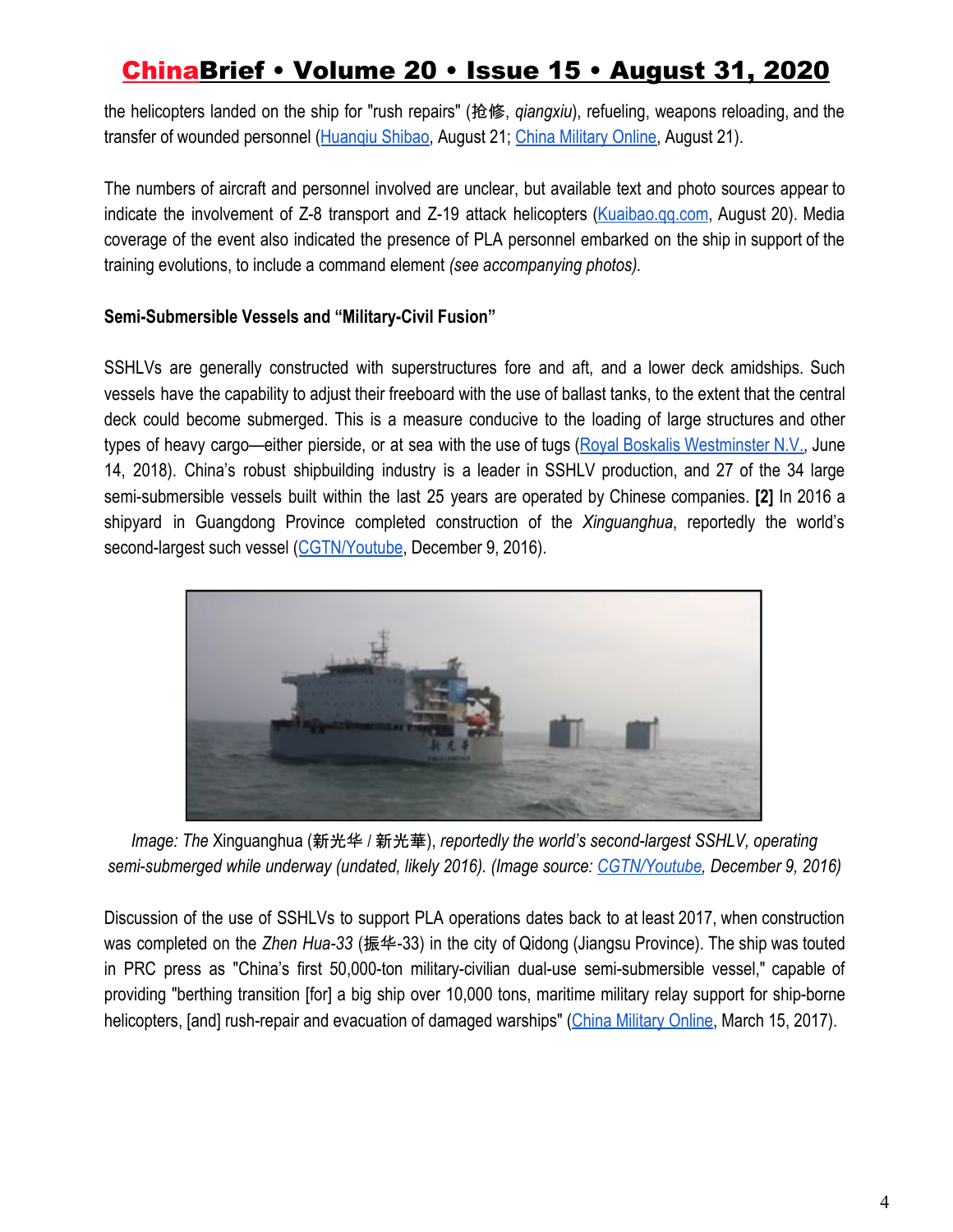The idea of using civilian vessels such as SSHLVs to support military operations provides a further illustration of the PRC's ongoing drive to pursue "military-civil fusion" (军民融合, *jun-min ronghe*), or MCF. MCF is a major ongoing policy initiative that seeks to share resources across civilian industry and the PLA, in an effort to boost both China's military capabilities and its economic development ([China](https://jamestown.org/program/military-civil-fusion-beijings-guns-and-butter-strategy-to-become-a-technological-superpower/) Brief, October 8, 2019[;](https://www.state.gov/remarks-and-releases-bureau-of-international-security-and-nonproliferation/mcf-and-the-prc/) [U.S.](https://www.state.gov/remarks-and-releases-bureau-of-international-security-and-nonproliferation/mcf-and-the-prc/) State [Department,](https://www.state.gov/remarks-and-releases-bureau-of-international-security-and-nonproliferation/mcf-and-the-prc/) May 28). This has included a push to expand and professionalize the PLA reserve and militia units that are either housed within state-owned enterprises, or which otherwise seek to leverage the technical skills of personnel in commercial entities ([China](https://jamestown.org/program/the-limitations-of-military-civil-mobilization-problems-with-funding-and-clashing-interests-in-industry-based-pla-reserve-units/) Brief, October 8, 2019[;](https://jamestown.org/program/military-civil-fusion-and-electromagnetic-spectrum-management-in-the-pla/) [China](https://jamestown.org/program/military-civil-fusion-and-electromagnetic-spectrum-management-in-the-pla/) Brief, October 8, 2019).

Media coverage of the August helicopter drills included mention of the need for work and coordination among various "maritime relay platform organizations" (海上中继平台组织, *haishang zhongmi pingtai zuzhi*); as well as the need for "maintenance and repair personnel platform combined support" (机务修理人员平台综 合保障, *jiwu xiuli renyuan pingtai zonghe baozhang*) [\(Huanqiu](https://mil.huanqiu.com/article/3zYKXSaaEBI) Shibao, August 21). Although it is speculative, such vague references presumably refer to both PLA detachments and civilian shipboard work units—and possibly to the mobilization of civilian sailors into PLA maritime militia units, as well. The extent to which PLA detachments might be deployed to civilian vessels, and to which civilian personnel could be mobilized for shipboard military support operations, is an area worthy of further study.

#### **The Potential Role of SSHLVs in Maritime Operations**

PRC media commentary on the August drills, both official and unofficial, expressed enthusiasm for the potential use of SSHLVs to support the PLA in future maritime operations. Colonel Xu Yifeng (徐益锋), deputy commander of the 71st Group Army aviation brigade engaged in the training, was cited as stating that the drills had "improved the pilots' deck-landing ability on the offshore platforms and also the maintenance personnel's comprehensive support capacity, laying a solid foundation for the cross-sea operations of the PLA Army's helicopters" (China [Military](http://english.chinamil.com.cn/view/2020-08/21/content_9887106.htm) Online, August 21). Another source noted that the SSHLV's large deck space and cargo carrying capacity made it "extremely well-suited to supplement amphibious landing ships," and that it might even "serve as a temporary helicopter carrier" (作为临时直升机母舰, *zuowei linshi zhishengji mujian*) ([Kuaibao.qq.com,](https://kuaibao.qq.com/s/20200820A0633L00) August 20).

Particularly noteworthy was the idea that such a vessel could act as a "maritime relay platform" (海上中继平 台, *haishang zhongji pingtai*) to support PLA operations. As indicated in one state newspaper, "When conducting major missions on the periphery of islands and reefs, [one side] could deploy a large-scale semi-submersible ship... to act as a maritime relay platform; in addition to increasing the ocean-crossing combat capabilities of helicopter units, it would also increase helicopter combat radius" ([Huanqiu](https://mil.huanqiu.com/article/3zYKXSaaEBI) Shibao, August 21). Another online commentary indicated that:

*Although our country does not have dedicated military-use [SSHLVs], as we move down the military-civilian dual-use road, in wartime this kind of [SSHLV] has functions that must not be*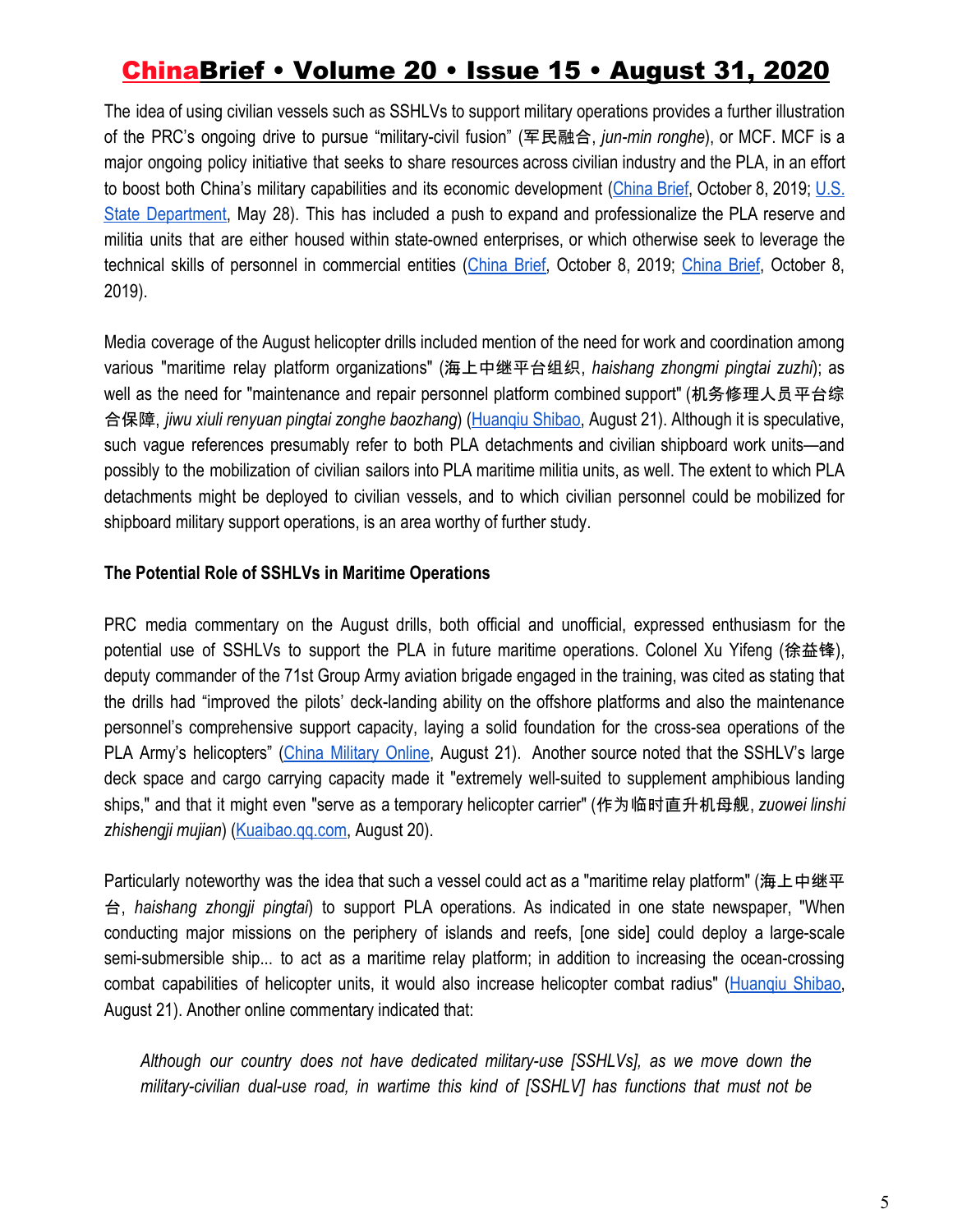*overlooked. First, [SSHLVs] can reliably transport tremendous loads of equipment across long distances, raising up our country's strategic transport capabilities. Next, [SSHLVs] can act as seaborne bases, strengthening our military's amphibious attack capabilities. Finally, this kind of ship can become a maritime repair and supply platform, providing wartime equipment logistical support.* ([Kuaibao.qq.com,](https://kuaibao.qq.com/s/20200820A0633L00) August 20)



*Image: PLA personnel conducting helicopter refueling and weapons reloading drills on the deck of a civilian SSHLV, late August 2020. (Image source: [Junshi Baodao](http://www.js7tv.cn/video/202008_227039.html), August 19)*



*Image: Colonel Xu Yifeng, identified as the "deputy commander of a certain 71st Group Army aviation brigade," speaks with a PRC state media reporter about the helicopter training drills. (Image source[:](http://www.js7tv.cn/video/202008_227039.html) [Junshi Baodao,](http://www.js7tv.cn/video/202008_227039.html) August 19)*

### **Conclusion**

The idea of using SSHLVs to support naval operations is not new: for example, in an initiative dating back to at least 2014, the U.S. Navy has explored this idea as part of the "Mobile Landing Platform" concept. This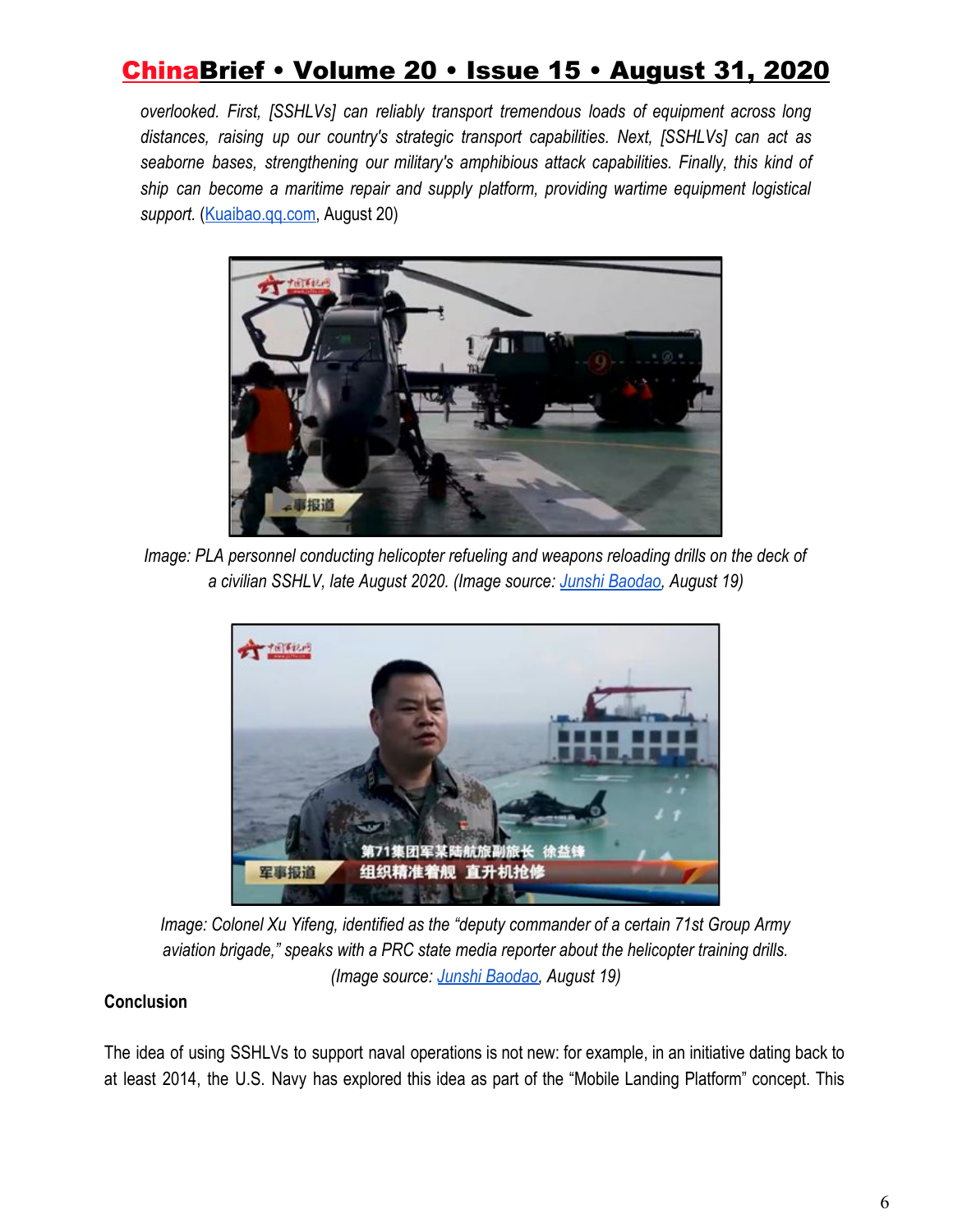envisions the employment of SSHLVs, in lieu of traditional (and more expensive) naval amphibious vessels, to support mission areas such as counter-terrorism and humanitarian relief by serving as mothership platforms for landing craft air cushion (LCAC) amphibious hovercraft (U.S. [Navy/Youtube](https://www.youtube.com/watch?v=P4t09cruL40), March 6, 2014). However, the PLA's experimentation with using SSHLVs as a potential "maritime relay platform"—intended to extend the combat radius of PLA rotary-wing aircraft, as well as to provide a mobile way station for logistical and medical support—is an innovative concept.

In addition to the roles and logistical skill sets reportedly practiced (at least at a basic level) in August, this also raises the potential prospect of SSHLVs being deployed as makeshift helicopter carriers. Such a move would increase the number of platforms available to provide the PLA with maritime air support in either a Taiwan Strait conflict, or a smaller-scale island seizure campaign. The extent to which these aspirational concepts might be fleshed out through further training and organizational development will be a topic well worth watching.

The author is grateful to Lt. Col. Dennis Blasko (U.S. Army, retired) for his suggestions and comments on an *initial draft of this article. Any errors are solely my own responsibility.*

John Dotson is the editor of China Brief. For any comments, queries, or submissions, feel free to reach out to *him at: [cbeditor@jamestown.org](mailto:cbeditor@jamestown.org).*

#### **Notes**

**[1]** The ship name has not been identified in official reporting, although one official English-language PRC military news website has stated that the ship was constructed by Shanghai Zhenhua Heavy Industries Co.,

Ltd. (See: "Multi-Type Army Helicopters Conduct Deck-Landing Training on Civilian Semi-Submersible Vessel," *China Military Online*, Aug. 21, 2020.

[http://english.chinamil.com.cn/view/2020-08/21/content\\_9887106.htm.](http://english.chinamil.com.cn/view/2020-08/21/content_9887106.htm)) Some online sources of uncertain reliability have identified the vessel in question as the *Zhen Hua-28* (振华-28), but this is otherwise unconfirmed. [See: "The Dead District" Twitter account, Aug. 20, 2020,

<https://twitter.com/TheDeadDistrict/status/1296484782021521408/photo/1>; and "Zhen Hua-28 Has Become the Focus of American Interest! PLA Amphibious Combat Capability Takes a Big Step Forward, and Now Equals the American Navy" ("振华28"成美国关注焦点!解放军两栖作战大迈进,已与美军同级), *Tengxun Wang*, Aug. 25, 2020[,](https://new.qq.com/omn/20200825/20200825A049Z400.html?pc) <https://new.qq.com/omn/20200825/20200825A049Z400.html?pc>.] **[2]** Conor M. Kennedy, *China Maritime Report No. 4: Civil Transport in PLA Power Projection Projection* (China Maritime Studies Institute, Dec. 2019), p. 16.

[https://digital-commons.usnwc.edu/cgi/viewcontent.cgi?article=1003&context=cmsi-maritime-reports.](https://digital-commons.usnwc.edu/cgi/viewcontent.cgi?article=1003&context=cmsi-maritime-reports)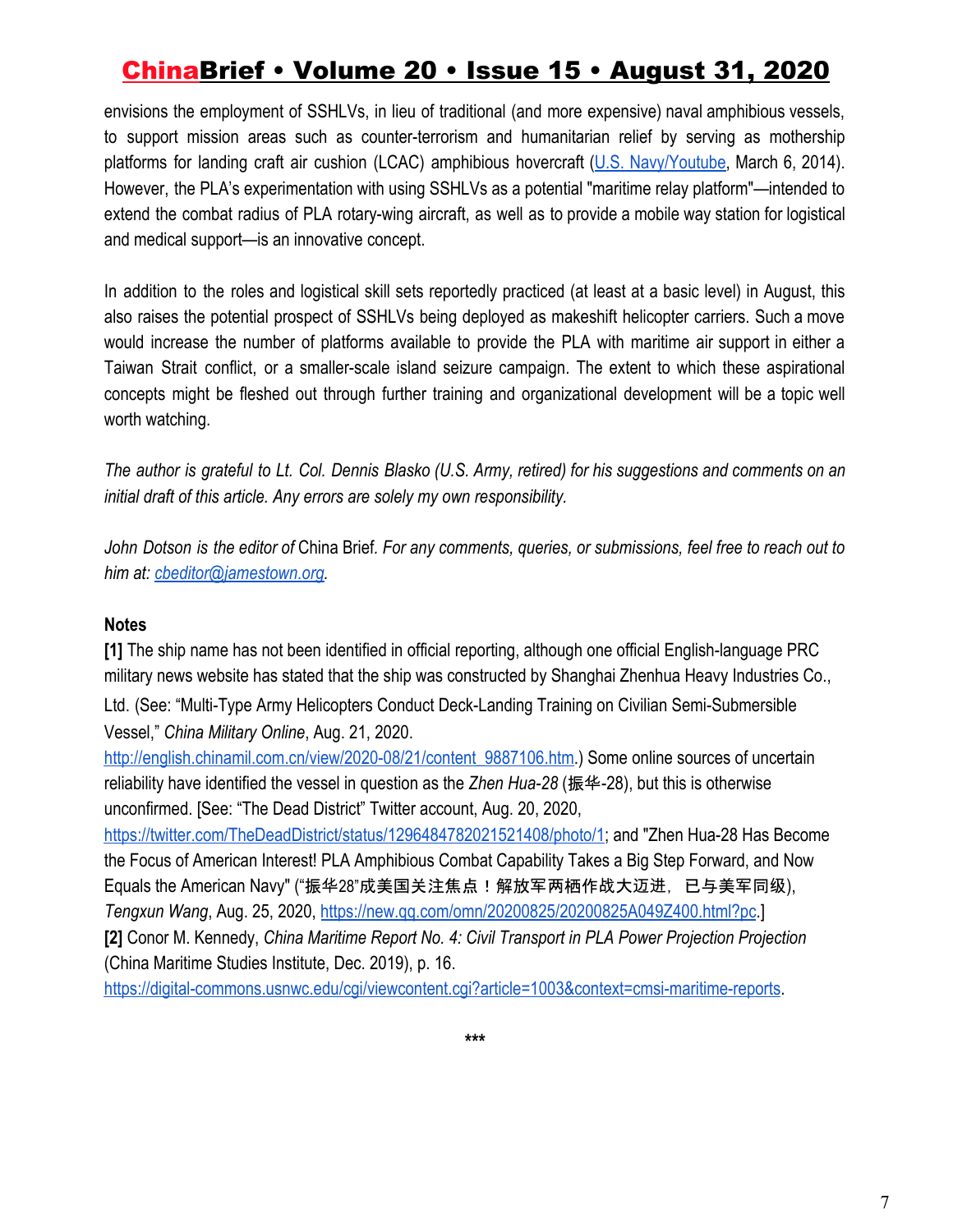**The Controversies and Security Concerns Surrounding TikTok**

*By David Volodzko*

#### **Introduction**

In July, the music and lip-syncing short-video app TikTok (蒂克托克, *DikeTuoke*)—popularly used by dancers, singers, magicians and fashion bloggers—became another point of tension in the growing conflict between the United States and the People's Republic of China (PRC). On July 31, U.S. President Donald Trump told reporters that he planned to ban TikTok in the United States. Microsoft immediately suspended talks to buy TikTok's U.S. operations, but resumed talks days later, after Microsoft CEO Satya Nadella reportedly spoke to the U.S. President and agreed to close a deal by September 15 ([Microsoft,](https://blogs.microsoft.com/blog/2020/08/02/microsoft-to-continue-discussions-on-potential-tiktok-purchase-in-the-united-states/) August 2).

The PRC Ministry of Foreign Affairs has accused the United States of threatening TikTok without evidence, and the Chinese government will no doubt retaliate. Beijing's general response to such actions has been quid pro quo: for example, it closed the U.S. Consulate in Chengdu following the closure of the PRC Consulate in Houston, and it revoked press passes for journalists representing several U.S.-based news outlets after the U.S. State Department designated five Chinese state-run media outlets as units of the Chinese government [\(U.S. State Department,](https://www.state.gov/senior-state-department-officials-on-the-office-of-foreign-missions-designation-of-chinese-media-entities-as-foreign-missions/) February 18; [PRC Foreign Ministry,](https://www.fmprc.gov.cn/mfa_eng/xwfw_665399/s2510_665401/t1757162.shtml) March 18; [PRC Foreign Ministry](https://www.fmprc.gov.cn/mfa_eng/xwfw_665399/s2510_665401/2511_665403/t1802627.shtml), July 30).



*Image: A political cartoon from the PRC state-owned* China Daily *depicts a reckless Uncle Sam robbing the Statue of Liberty in his rush to target TikTok. (Image source: [China Daily,](http://www.chinadaily.com.cn/a/202008/03/WS5f2810e3a31083481725de72.html) August 3)*

On August 3, Hu Xijin (胡锡进), the editor-in-chief of the PRC state-run *Global Times*, called the potential purchase "open robbery" ([Twitter,](https://twitter.com/HuXijin_GT/status/1290457300298334217) August 3). On the same day, the English-language press outlet *China Daily*, which is owned by the Chinese Communist Party's Central Propaganda Department (中宣部,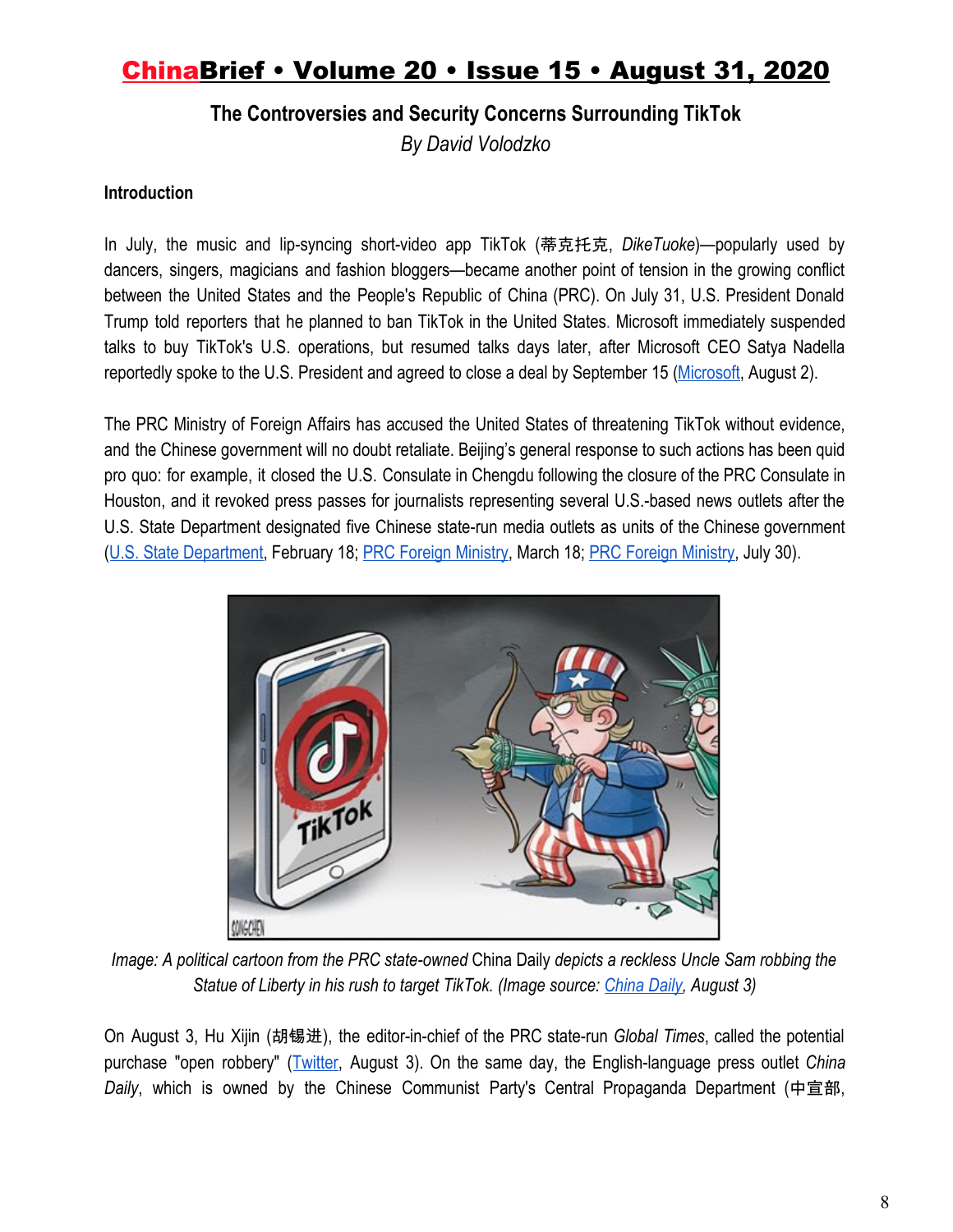*Zhongxuanbu*), stated in an editorial that efforts to pressure TikTok into a purchase by Microsoft "were tantamount to inviting potential U.S. purchasers to participate in an officially sanctioned 'steal' of Chinese technology," and vowed that "China will by no means accept the 'theft' of a Chinese technology company, and it has plenty of ways to respond if the administration carries out its planned smash and grab" ([China](http://www.chinadaily.com.cn/a/202008/03/WS5f2810e3a31083481725de72.html) [Daily](http://www.chinadaily.com.cn/a/202008/03/WS5f2810e3a31083481725de72.html), August 3).

#### **Security Concerns Surrounding TikTok**

TikTok, which is banned in China, was launched in September 2017—one year after the unveiling of its Chinese counterpart Douyin (抖音)—by the Beijing-based internet company ByteDance (字节跳动, *Zijie Tiaodong*). The following November, ByteDance acquired Musical.ly for \$1 billion and merged it with TikTok, expanding its user base (Wall Street [Journal,](https://www.wsj.com/articles/lip-syncing-app-musical-ly-is-acquired-for-as-much-as-1-billion-1510278123) November 9, 2017). TikTok is now valued at about \$50 billion and has over 1.8 billion downloads worldwide (not including Douyin downloads), with about 34% in India and 9% in the United States. In the United States, the app boasts roughly 80 million monthly active users ([Smart](https://sensortower.com/blog/tiktok-downloads-2-billion) [Tower](https://sensortower.com/blog/tiktok-downloads-2-billion), April 29; [Wallaroo,](https://wallaroomedia.com/blog/social-media/tiktok-statistics/#:~:text=U.S.%20Audience%20%E2%80%93%20As%20we%20mentioned,between%20the%20ages%2025%2D44.) August 4). By comparison, Twitter has a market capitalization of just over \$23 billion and about 48 million monthly active users in the United States ([Omnicore](https://www.omnicoreagency.com/twitter-statistics/#:~:text=There%20are%2048.35%20million%20monthly,monetizable%20daily%20active%20Twitter%20users.), September 9).

Despite its potential artistic or educational value, critics of TikTok say that the app's large user base carries with it the potential for propaganda or election interference—as well as privacy and national security concerns related to personal data. The privacy risk concerns surrounding TikTok stem primarily from three factors:

- TikTok uses unencrypted HTTP instead of HTTPS, making data transfers vulnerable to attack.
- The company has been accused of illegally storing user data. The Federal Trade Commission (FTC) and the U.S. Justice Department are reportedly now investigating whether the company broke a deal it made with the FTC in February 2019. Under the negotiated deal, TikTok paid \$5.7 million to settle claims that it violated the Children's Online Privacy Protection Act (COPPA) by storing children's biometric data without parental consent, marking the largest civil penalty the FTC has ever obtained in a children's privacy case  $(FTC,$  $(FTC,$  $(FTC,$  February 27, 2019).
- TikTok allegedly sends user data to China. In November, a California college student filed a class-action lawsuit claiming that she downloaded the app, but never created an account; but that it created one for her. and transferred her data to servers in China (U.S. District Court of [Northern](https://www.courthousenews.com/wp-content/uploads/2019/12/Tiktok.pdf) [California,](https://www.courthousenews.com/wp-content/uploads/2019/12/Tiktok.pdf) November 27, 2019).

The company's lack of independence from Beijing has also raised national security concerns involving censorship, misinformation, and the potential for election interference. According to Article 7 of China's National Intelligence Law (国家情报法, *Guojia Qingbao Fa*), all companies are required to cooperate with the government, meaning that TikTok cannot withhold data from state intelligence agencies (PRC [National](http://www.npc.gov.cn/npc/c30834/201806/483221713dac4f31bda7f9d951108912.shtml) [People's Congress](http://www.npc.gov.cn/npc/c30834/201806/483221713dac4f31bda7f9d951108912.shtml), May 12, 2018).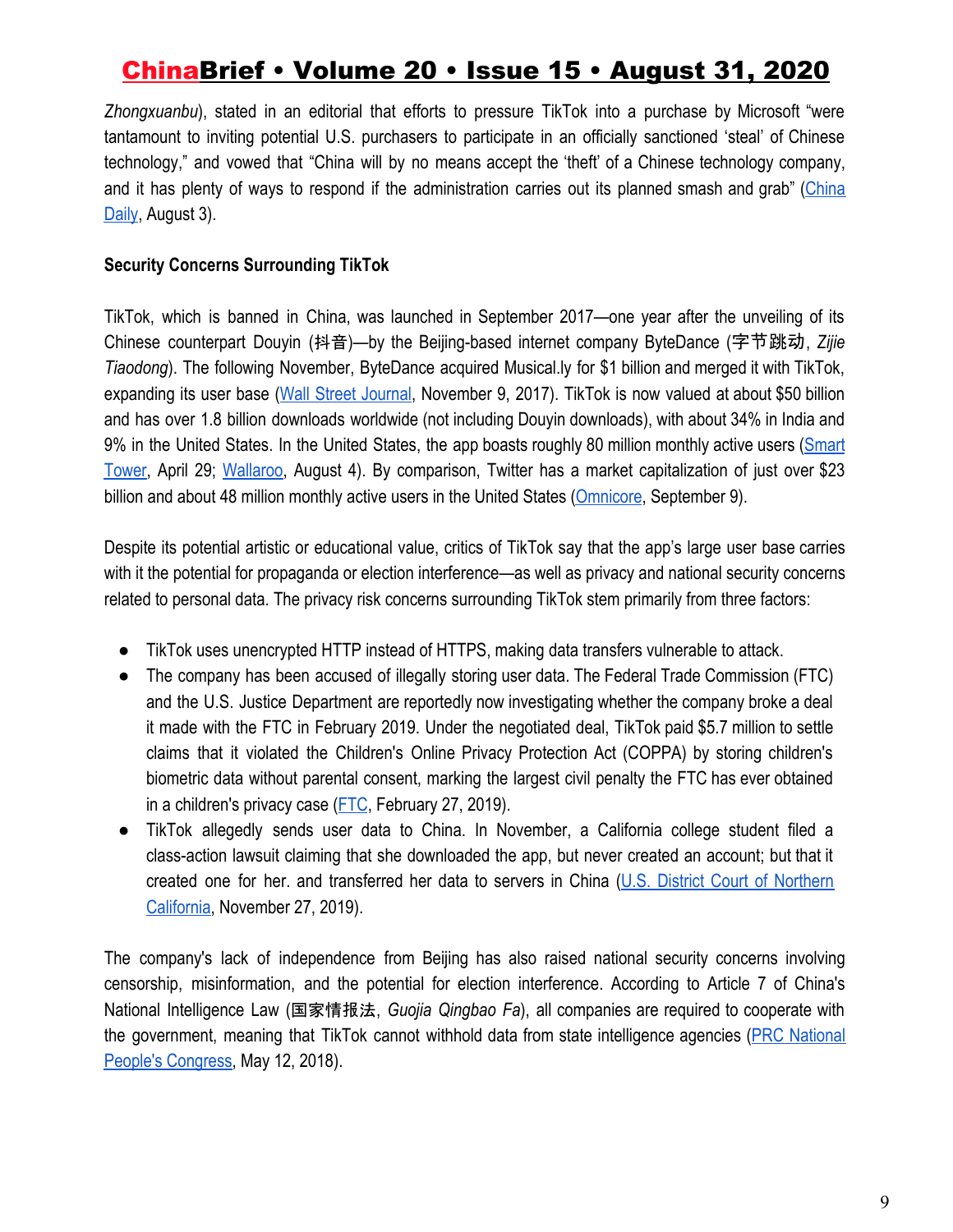The company has also been accused of censoring content in accordance with Beijing policies: for example, in November 2019 a 17 year-old woman in New Jersey named Feroza Aziz posted a TikTok video, disguised as a makeup tutorial, in which she discussed human rights abuses in Xinjiang [\(YouTube,](https://www.youtube.com/watch?v=EcqfCgCCLDk) November 26, 2019). The video received over half a million "likes," and TikTok subsequently blocked Aziz from posting content. Furthermore, TikTok's parent company ByteDance has itself been accused of involvement with the state security infrastructure in Xinjiang [\(Hong Kong Free Press/Youtube,](https://www.youtube.com/watch?v=EzKWi0qBSUs) December 2, 2019).

Posts related to the Hong Kong protests have also reportedly been censored; and in early July, TikTok announced that it was suspending business operations in Hong Kong as a result of the PRC's newly-imposed National Security Law affecting in the territory ([Hong Kong Free Press](https://hongkongfp.com/2020/07/07/tiktok-pulls-out-of-hong-kong-after-new-security-law/), July 7; [China Brief,](https://jamestown.org/program/beijing-imposes-its-new-national-security-law-on-hong-kong-updated/) July 29).



*Image: A still image from a TikTok video posted in November 2019 by a young American woman named Feroza Aziz. In the video, which was posted as a makeup tutorial, Ms. Aziz protested human rights abuses in Xinjiang, calling upon viewers to "search up right now what's happening in China, how they're getting concentration camps, throwing innocent Muslims in there, separating their families from each other, kidnapping them, murdering them, raping them…This is another holocaust, yet no one is talking about it… please be aware, please spread awareness." TikTok subsequently suspended her account, thereby prompting further controversy surrounding the company's relationship with the PRC government and its complicity in censorship. (Image source: [YouTube,](https://www.youtube.com/watch?v=EcqfCgCCLDk) November 26, 2019)*

#### **Restrictions Placed Upon TikTok in the United States and Other Countries**

In December 2019, the U.S. Navy and U.S. Army both banned TikTok from use on government-issued mobile devices, citing a U.S. Defence Department cybersecurity awareness message issued on December 16 that reportedly identified the TikTok app "as having potential security risks associated with its use" ([Stars](https://www.stripes.com/news/us/army-bans-tiktok-on-military-devices-signaling-growing-concern-about-app-s-chinese-roots-1.613087) and [Stripes,](https://www.stripes.com/news/us/army-bans-tiktok-on-military-devices-signaling-growing-concern-about-app-s-chinese-roots-1.613087) December 31, 2019). Last month, U.S. Secretary of State Mike Pompeo stated that the U.S.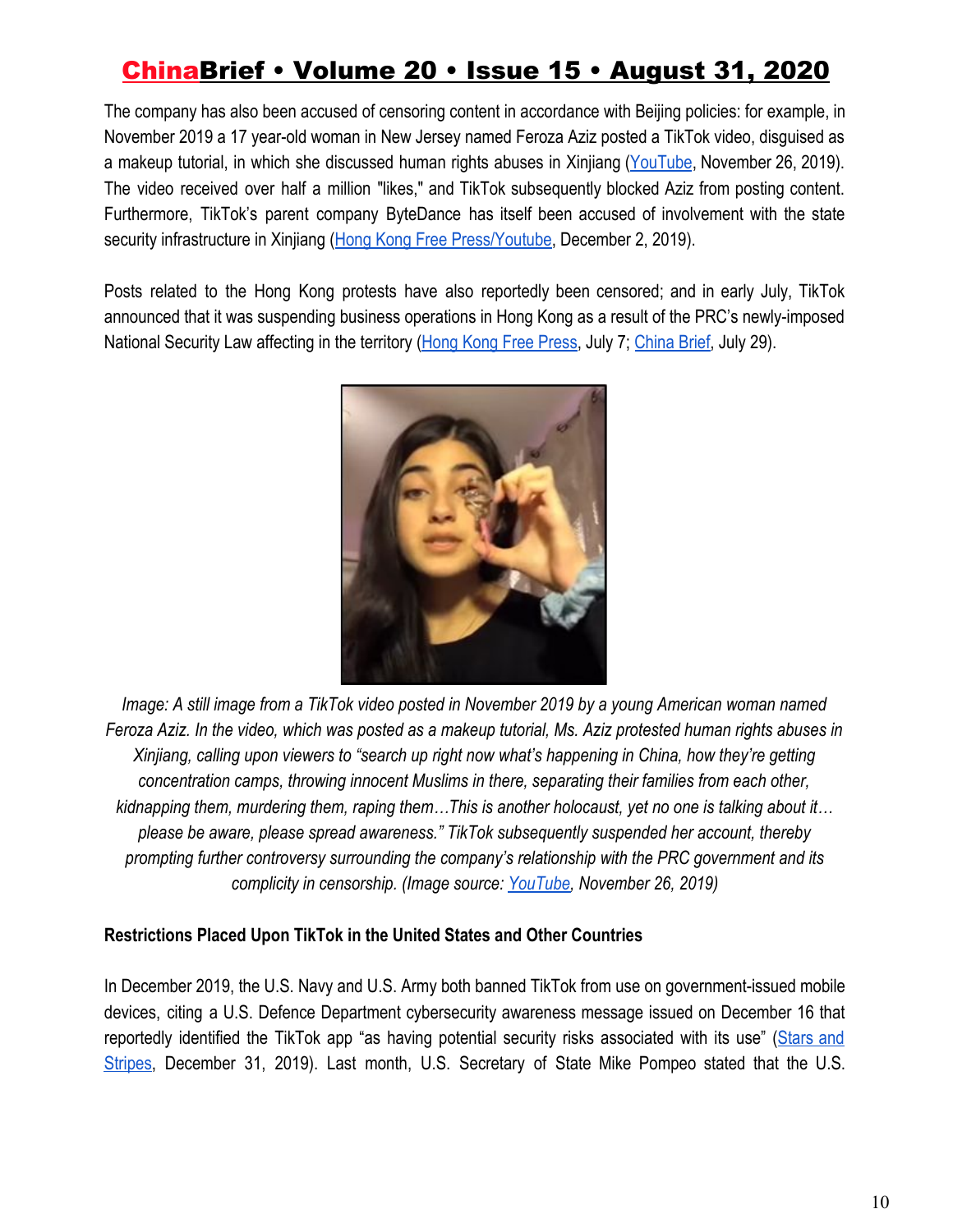government was considering a ban and that Americans should be careful using the app unless they wanted their data "in the hands of the Chinese Communist Party" ([The Verge,](https://www.theverge.com/2020/7/7/21316062/tiktok-ban-app-mike-pompeo-government-china-bytedance-communist-party) July 7).

The United States is not the only country concerned about TikTok. On June 29, India—TikTok's primary market—banned the app (along with 58 other Chinese apps) after skirmishes along the Sino-Indian border left 20 Indian soldiers dead. This measure derailed ByteDance's \$1 billion expansion plan in the country [\(Times](https://timesofindia.indiatimes.com/business/india-business/chinese-apps-banned-in-india-tiktok-uc-browser-among-59-chinese-apps-blocked-as-threat-to-sovereignty/articleshow/76699679.cms) of India, June 30). In South Korea, TikTok was fined \$155,000 for collecting data on users under the age of 14 without parental consent, and transferring the data to servers in Singapore and the United States [\(Yonhap](https://en.yna.co.kr/view/AEN20200715004600320) News Agency, July 15). In Australia, Prime Minister Scott Morrison has asked citizens to practice caution using the app, while National Party parliamentarian George Christensen has called for it to be banned entirely ([ABC \(Australia\)](https://www.abc.net.au/news/science/2020-07-08/tiktok-national-safety-china-social-media-ban/12434308), July 7).

In the United States, other major tech companies are already seeking to take advantage of the controversies surrounding TikTok. In early August, Facebook debuted its TikTok-like Instagram feature titled "Reels" [\(Facebook](https://about.fb.com/news/2020/08/introducing-instagram-reels/), August 5). TikTok CEO Kevin Mayer has called Reels a "copycat" product "disguised as patriotism," while Facebook CEO Mark Zuckerberg has warned that Beijing is creating "its own version of the internet" based on its own political principles, and exporting its vision of techno-nationalism to the world [\(TikTok,](https://newsroom.tiktok.com/en-us/fair-competition-and-transparency-benefits-us-all) July 29; [The Hill,](https://thehill.com/policy/technology/509461-zuckerberg-to-paint-facebook-as-proudly-american-company-contrast-with) July 28).

### **TikTok's Response**

TikTok has responded in several ways. First, it has simply denied the charges: in November, former co-CEO Alex Zhu said the company does not censor videos that displease Beijing, nor does it share user data with the Chinese government or with its parent company ByteDance. Zhu even said he would refuse CCP General Secretary Xi Jinping himself if asked to censor content or hand over data [\(SCMP,](https://www.scmp.com/magazines/style/tech-design/article/3041767/who-tiktok-chief-alex-zhu-new-head-gen-zs-favourite) December 12, 2019). TikTok CEO Kevin Mayer has echoed this sentiment, saying that Chinese authorities have never asked for data on Indian users—and that even if they had, the company would not comply ([Wall Street Journal](https://www.wsj.com/articles/tiktok-tackles-india-app-ban-vowing-its-no-tool-for-beijing-11593760521), July 3).

TikTok has also responded by noting that its user data is stored on servers in Virginia and Singapore, and that its leadership involves non-Chinese executives. CEO Mayer is a former Disney chairman, and Chief Information Security Officer Roland Cloutier is a former U.S. Air Force and Department of Defence security specialist. TikTok also hired Adobe executive Sandie Hawkins as head of advertising in the United States, and Microsoft chief intellectual property counsel Erich Andersen as its global general counsel. Finally, TikTok has hired a team of lobbyists; announced plans to create 10,000 jobs in the United States in the next three years; formed a \$200 million fund to support U.S. content creators; promised to stop using China-based moderators to monitor overseas content; and pledged to donate \$250 million to coronavirus relief efforts in the United States ([TikTok](https://newsroom.tiktok.com/en-us/our-commitment-to-covid-19-relief-efforts), April 9; [Axios](https://www.axios.com/tiktok-plans-to-add-10000-jobs-963c6ee4-9dbf-431f-9ac8-1bb381855df4.html), July 21; [TikTok,](https://newsroom.tiktok.com/en-us/introducing-the-200-million-tiktok-creator-fund) July 22). In late August, TikTok also announced its intention to sue the Trump administration over two executive orders that banned the app and gave ByteDance 90 days to sell TikTok to a U.S. buyer [\(TikTok,](https://newsroom.tiktok.com/en-us/tiktok-files-lawsuit) August 24).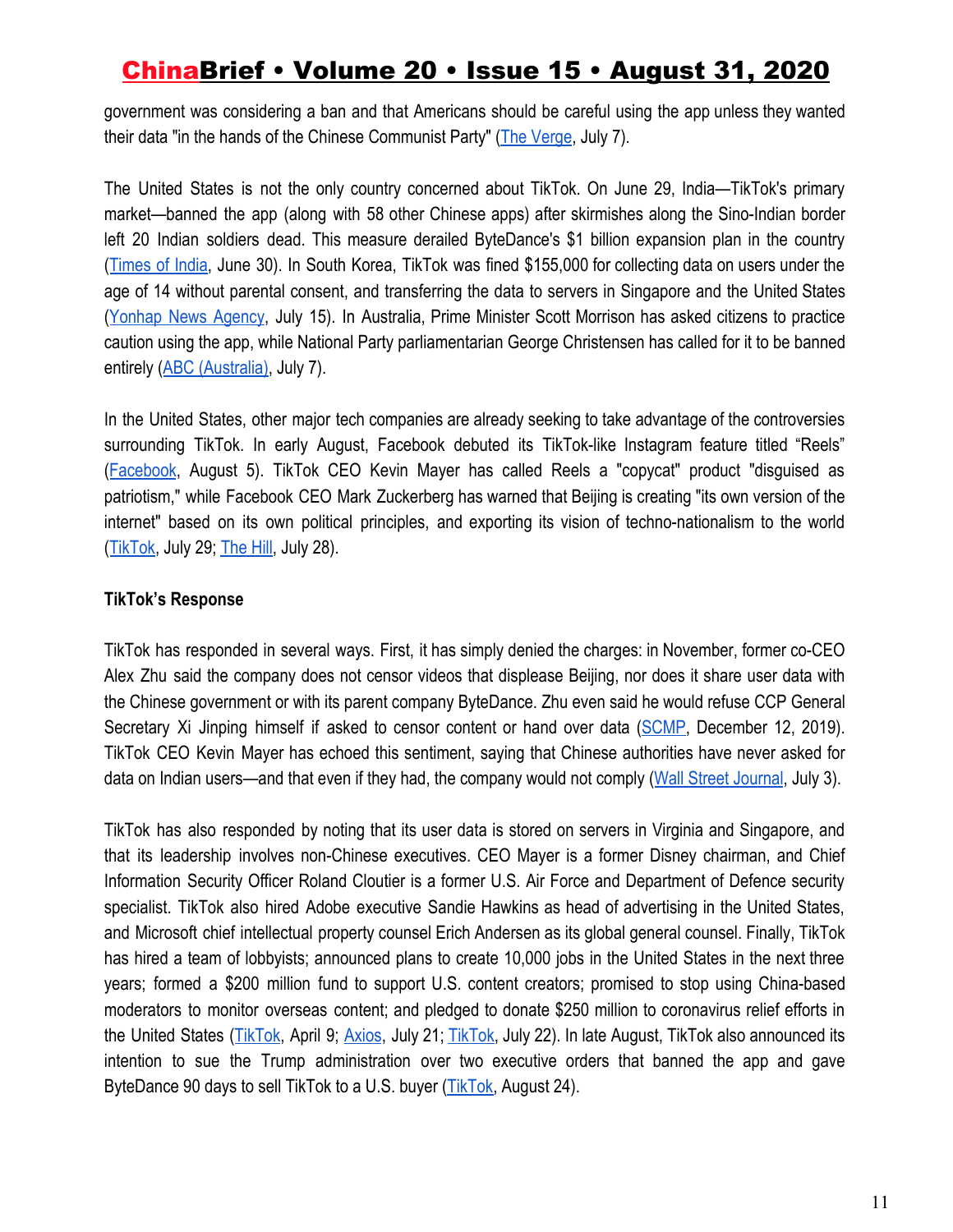#### **Conclusion**

Despite the efforts of TikTok executives to allay concerns about the app, it continues to face opposition in many of its major markets. Using servers located in Virginia does not prevent TikTok from sending user data to China, nor do foreign executive appointments guarantee independence from Beijing. Statements by company officials regarding their nominal independence from the Chinese government fail to address the pressure that Beijing could levy on the company, either through commercial pressure or Article 7 of the National Intelligence Law.

In fact, the company's talks with Microsoft were reportedly spearheaded not by Mayer, but rather by Zhang Yiming (张一鸣), the founder of TikTok's parent company ByteDance. ByteDance is partly governed by an internal Communist Party committee that gathers to study President Xi's speeches, and which in 2018 shut down the company's first app *Neihan Duanzi* (内涵段子), citing its failure to respect "socialist core values" [\(Sohu](https://www.sohu.com/a/227896848_115565), April 11, 2018[;](http://hdql.bjhd.gov.cn/ztjj/srkzddqzlxjysjhd/201908/t20190807_4341324.htm) [Haiding Qiaolian](http://hdql.bjhd.gov.cn/ztjj/srkzddqzlxjysjhd/201908/t20190807_4341324.htm), August 7, 2019).

The growing tech war between the United States and China centers not only on two different models of how to handle user data; but also on two different models of the role and independence (or lack thereof) of a technology company. While the PRC exploits a fundamental vulnerability in liberal democracy—namely its openness—liberal democracies themselves are still struggling to contend with the outsized power of their own tech companies. Like Huawei, TikTok's very structural model makes it subject to suspicion: it is a tech company subject to the dictates of an authoritarian state, either directly, or indirectly via pressures upon its parent company ByteDance. As a result, TikTok's increasing popularity is almost certain to carry with it increasing public concern and government scrutiny.

David Volodzko is an editor at the technology and information company Brightwire. He is the former national *editor for the* Korea JoongAng Daily *(the* New York Times *affiliate in South Korea), and a former Korea correspondent for the* South China Morning Post*. His writing on China and Korea has been published in* Foreign Policy, The Wall Street Journal, Bloomberg, The Interpreter *and* The Diplomat*, among others. He is also a former university lecturer of rhetoric and logic and has spent over 15 years in Asia.*

**\*\*\***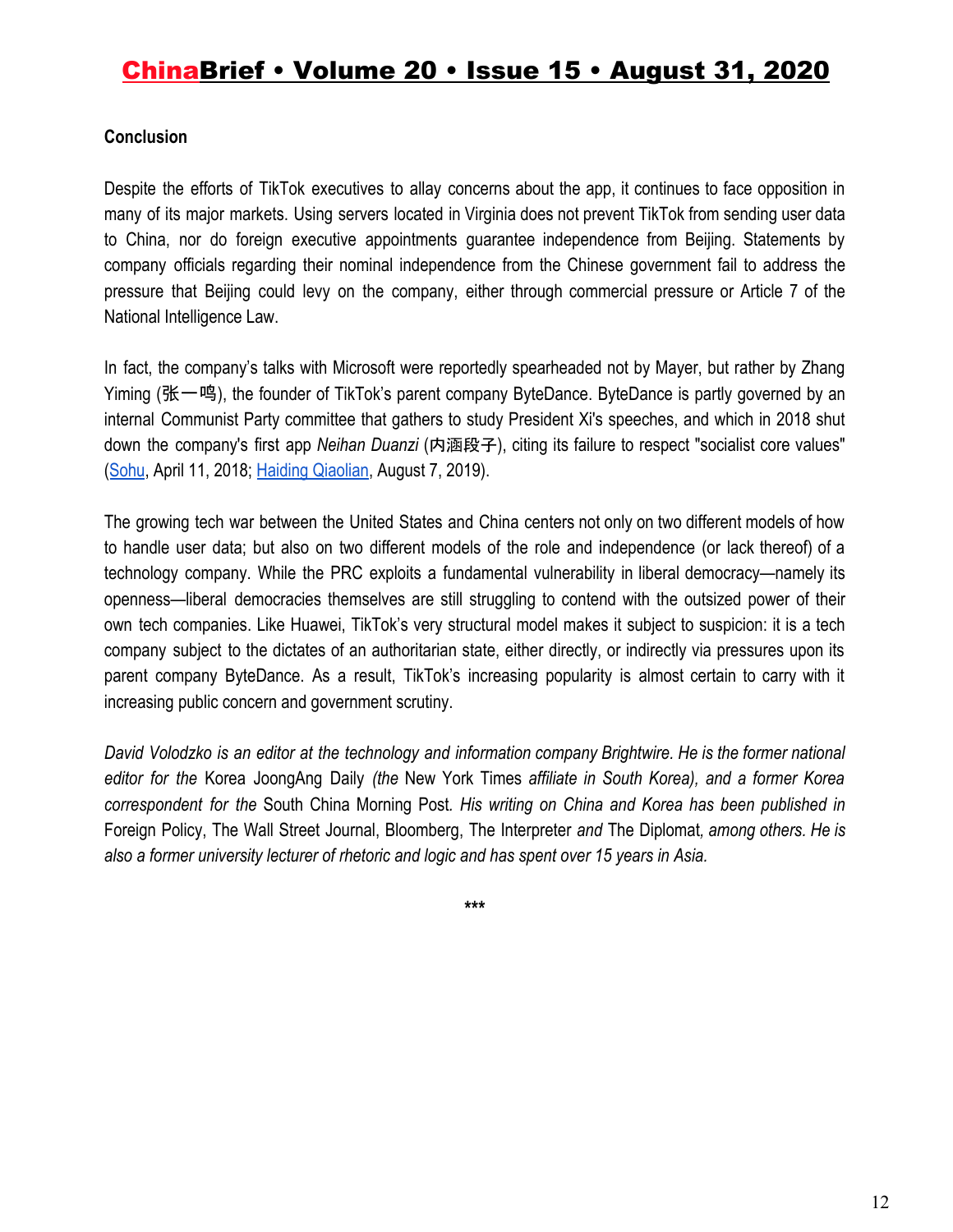### **Beijing's Ambitions to Build Cross-Strait Transportation Infrastructure**

*By Kristian McGuire*

### **Introduction**

In January of last year, Chinese Communist Party (CCP) General Secretary Xi Jinping gave a landmark speech about Taiwan in which he called for the construction of bridges between China's Fujian Province and offshore islands under Taiwan's jurisdiction [\(Xinhua](http://www.xinhuanet.com/politics/leaders/2019-01/02/c_1123937757.htm), January 2, 2019). Xi's speech touched off an aggressive campaign by the People's Republic of China (PRC)'s Taiwan Affairs Office (TAO) and local Fujian officials to promote the bridges—the first stage of Beijing's ambitious initiative to build transportation links across the Taiwan Strait, a scheme with which Xi first became involved more than two decades ago.

Although this rhetorical campaign mellowed somewhat following the re-election of Taiwan President Tsai Ing-Wen and the outbreak of the COVID-19 pandemic in early 2020, Beijing has not abandoned its long-term ambitions to construct transportation infrastructure projects—including some of unprecedented scale—across the waters between mainland China and Taiwan. Upcoming annual cross-Strait conferences, and the PRC's next Five-Year Plan, should shed some light on the future of Beijing's mission to construct cross-Strait transportation infrastructure.

#### **Beijing's Longstanding Ambitions to Build Transportation Links Across the Taiwan Strait**

In 1987, renowned Chinese scholars Jiang Daquan (姜达权) and Zhang Yicheng (张以诚) submitted a report to the central leadership of the CCP. The report proposed that, following completion of the projected Three Gorges Dam project, China should build tunnels across the Taiwan Strait and Qiongzhou Strait (which separates the Leizhou Peninsula of Guangdong Province from Hainan Island). A summary of the report was included in that year's "Summaries of Incoming Letters" (来信摘要, *laixin zhaiyao*) issued by the General Office of the CCP Central Committee and the State Bureau for Letters and Calls, thereby gaining the attention of China's top leaders. **[1]**

However, it was Tsinghua University professor Wu Zhiming (吴之明)'s research in the mid-1990s on the Channel Tunnel connecting the island of Great Britain with the European mainland that finally spurred the PRC to begin planning for a cross-Taiwan Strait tunnel. In 1998, Tsinghua University's Development Research Academy for the 21<sup>st</sup> Century partnered with National Taiwan University's Civil Engineering Culture and Education Foundation to organize the first Taiwan Strait Tunnel Conference in Xiamen. The meeting was attended by various PRC officials, including members of the provincial and municipal Taiwan Affairs Offices and the State Oceanic Administration. **[2]** To date, a dozen such meetings have been convened in Fujian Province and Taipei ([Tsinghua University,](https://news.tsinghua.edu.cn/info/1006/50265.htm) January 14, 2019; [China News Service,](http://www.chinanews.com/tw/2019/10-13/8977907.shtml) October 13, 2019).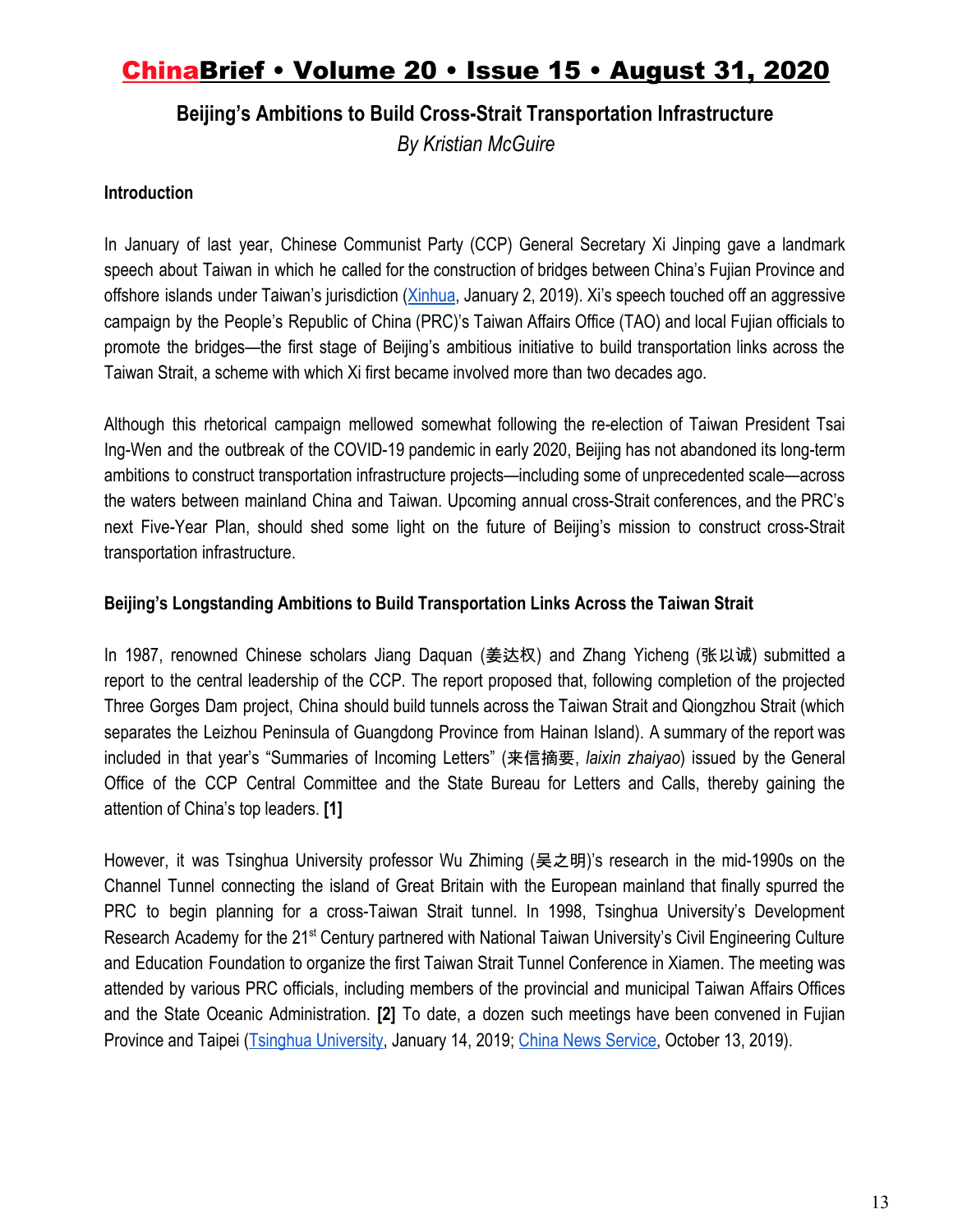

*Image: Participants taking part in the "Taiwan Strait Passage Study—20 Year Recollection and Exploration Conference"* (台湾海峡通道研讨20年回顾与探讨座谈会, Taiwan Haixia Tongdao Yantao 20 Nian Huigu yu Tantao Zuotanhui) *hosted by Tsinghua University (January 7, 2019). (Image source: [Tsinghua University,](https://news.tsinghua.edu.cn/info/1006/50265.htm) January 14, 2019).*

#### **Present at The Creation: Xi Jinping's Early Involvement with The Tunnel Project**

Xi Jinping's personal involvement with the cross-Strait tunnel project dates back to his days as a party-state official in Fujian Province. Former Fujian official You Dexin (游德馨) has described how Xi played a major part in launching the project. According to You's account, Xi—acting in his capacity as Deputy Secretary of the CCP Fujian Provincial Committee—ordered the Fujian Cultural and Economic Exchange Center to join with the Development Research Academy for the  $21<sup>st</sup>$  Century in organizing an academic seminar on constructing a cross-Strait tunnel. Soon thereafter, Xi reportedly gave a speech on the importance of the tunnel project to cross-Strait cooperation, as well as its significance to the revitalization of China, at the first Taiwan Strait Tunnel Conference in December 1998 ([Study Times,](https://www.xuexi.cn/lgpage/detail/index.html?id=10635042001009562317&item_id=10635042001009562317) June 24, 2020).

During his final year in Fujian, Xi sent a letter to the third Taiwan Strait Bridge and Tunnel Conference. In it, he expressed his belief that the tunnel project would be enormously beneficial to China's future development and to the unification of Taiwan with the PRC (China News [Service,](http://mil.news.sina.com.cn/2002-03-24/59899.html) March 24, 2002). Xi's initial period of involvement with the tunnel project appears to have ended in late 2002 when he left Fujian. However, he reportedly maintained a special interest in cross-Strait relations after his departure. One former Fujian official has recalled how Xi, who at the time was preparing to leave Fujian to take up his new post in Zhejiang Province, told him that he hoped the official would continue his work on Taiwan affairs and would write to Xi to share ideas on the subject ([Study Times,](https://mp.weixin.qq.com/s/V91ND72507YNc8gETHu7Qw) July 26, 2019).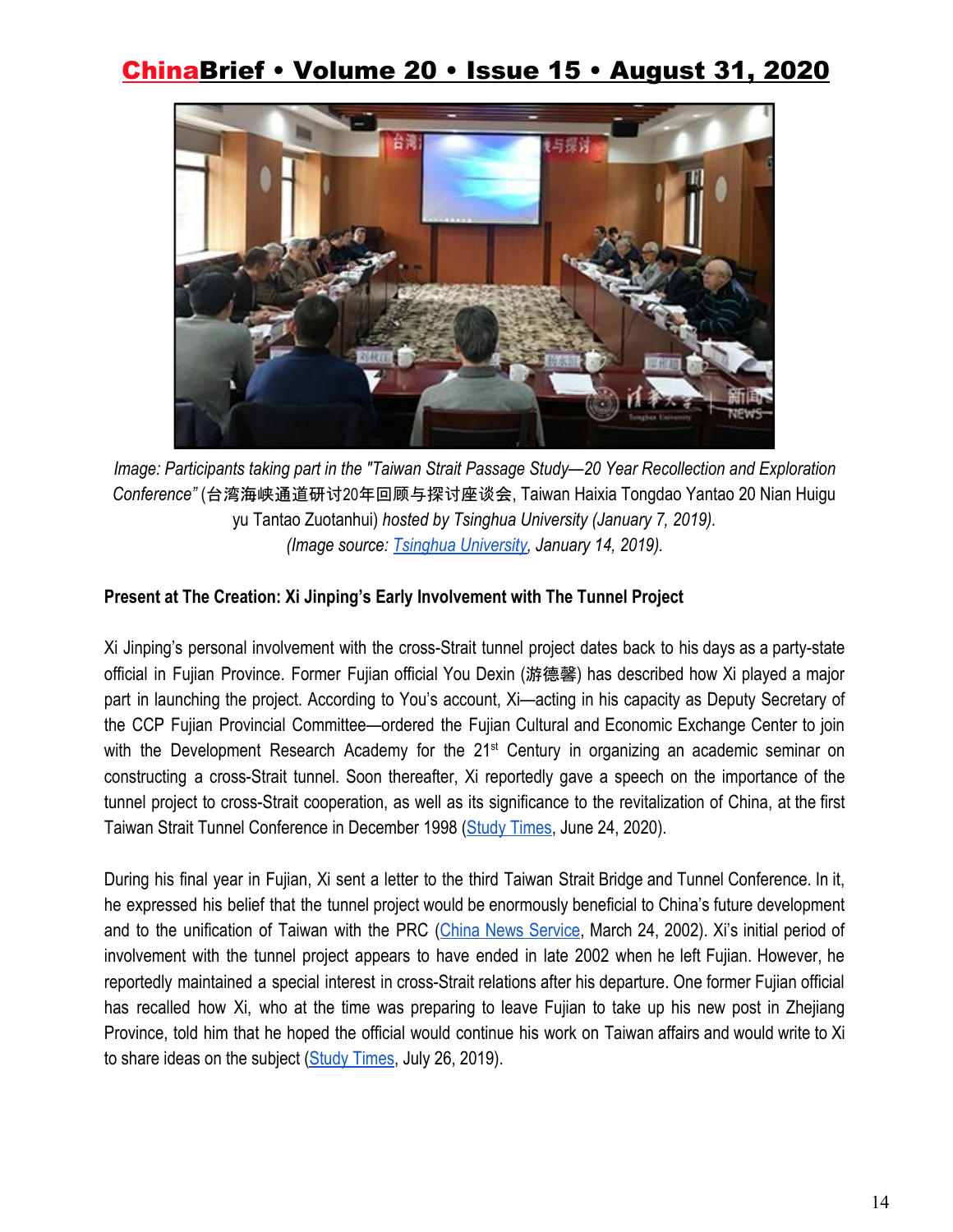### **The State of Play When Xi Became General Secretary**

When Xi was elevated to the position of CCP General Secretary in 2012, China appeared much closer to constructing cross-Strait transportation infrastructure than ever before. In the years since he left Fujian, there had been significant developments related to the tunnel project. Engineers from both the PRC and Taiwan, as well as economists and other experts, had refined plans for multiple cross-Strait transportation links. The PRC State Council had made the construction of at least one link official policy by including a Beijing-Taipei expressway project in its 2005 National Expressway Network Plan ([PRC State Council](http://www.gov.cn/ztzl/2005-09/16/content_64418.htm), September 16, 2005).

For its part, the government of the Republic of China (ROC) on Taiwan had started building a bridge between Greater Kinmen (大金門, *Da Jinmen*) and Lesser Kinmen (小金門, *Xiao Jinmen*), two outlying islands under its control located just off the coast of Xiamen. The bridge project was especially important because it aligned with a 1993 ROC proposal to connect Greater Kinmen and Xiamen via Lesser Kinmen (Taiwan Area [National](https://www.freeway.gov.tw/Upload/Html/201121128/page03.html) [Freeway](https://www.freeway.gov.tw/Upload/Html/201121128/page03.html) Bureau MOTC, February 2011). It also dovetailed with one of Beijing's plans for a southern cross-Strait transportation link that would run from Xiamen through Lesser Kinmen, Greater Kinmen, and the Penghu Islands (澎湖岛, *Penghu Dao*) before reaching its terminus at Chiayi, Taiwan [\(CCTV.com](http://www.cctv.com/lm/523/51/51098.html), April 23, 2002).



*Image: Three proposed routes for cross-Strait transportation routes linking Fujian Province with Taiwan. The "Northern Route"* (北线方案, Beixian Fang'An) *envisions connections from Fuqing in the PRC to Pingtan Island, and then to Taiwan's city of Hsinchu; the "Central Route"* (中线方案, Zhongxian Fang'An) *would run from Putian to Nanri Island, and then to the city of Miaoli; and the "Southern Route"* (南线方案, Nanxian Fang'An) *would extend from Xiamen to the island of Jinmen, then to Penghu Island, and finally to Chiayi in southern Taiwan. (Image source: [Ta Kung Pao](http://www.takungpao.com.hk/news/232110/2019/1014/361038.html), October 14, 2019)*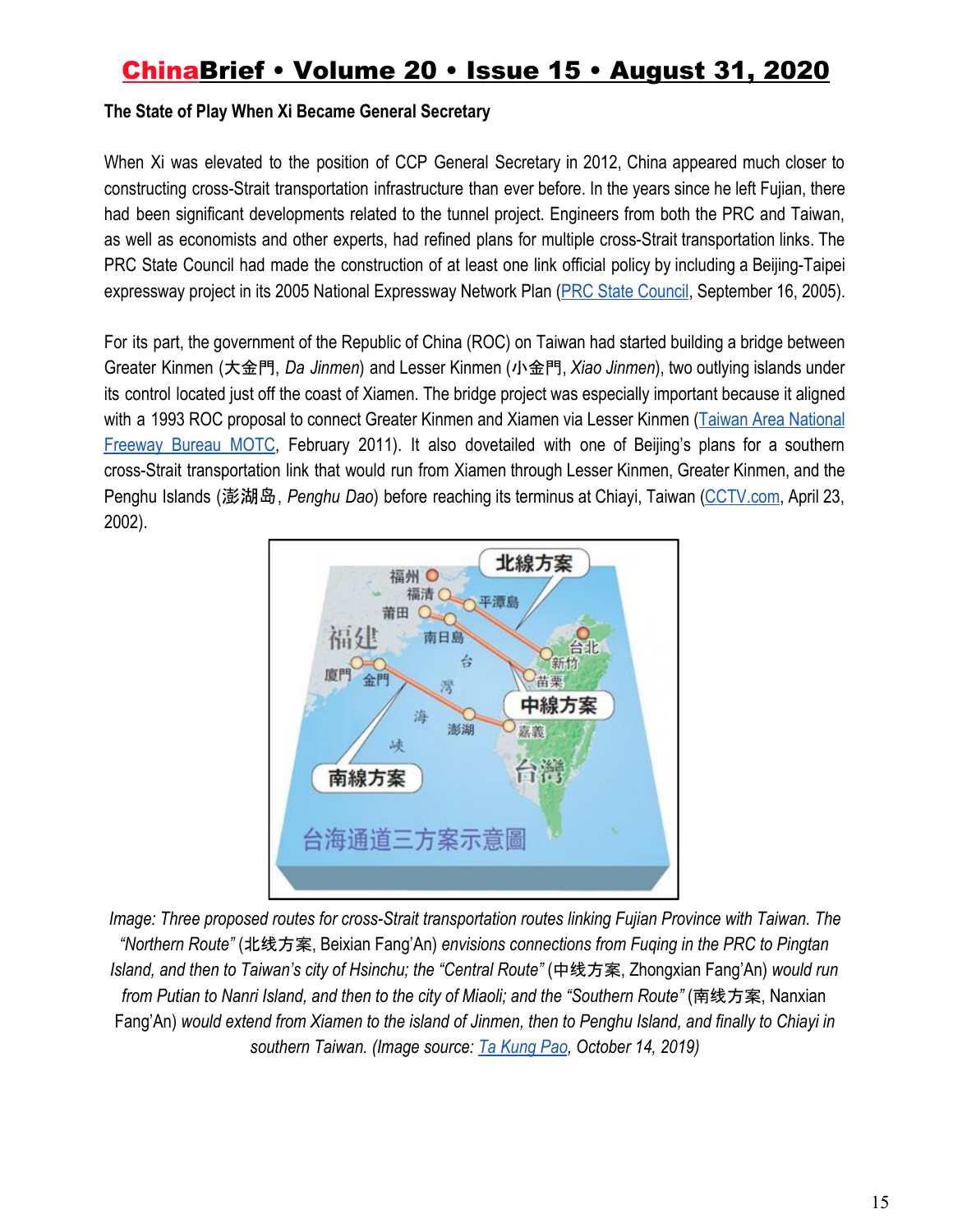### **Project Progress, and Roadblocks, During Xi's Tenure**

During Xi's first year as General Secretary, the PRC pushed ahead with its transportation infrastructure plans. In October 2013, it began construction of the Pingtan Strait Road-Rail Bridge (平潭海峡公铁两用大桥, *Pingtan Haixia Gongtie Liangyong Daqiao*)—a section of Beijing's planned northern transportation link to Taiwan intended to run from Fuzhou to Pingtan Island, then connect with the ROC's Matsu Islands—and ultimately, to span the Taiwan Strait in the form of an underwater tunnel to Hsinchu, Taiwan (CNR [News](http://china.cnr.cn/ygxw/201310/t20131030_513981327.shtml), October 30, 2013).

The Pingtan Bridge, which was completed last September, has become emblematic of the sort of one-sided progress the PRC has made on a project that requires cooperation from both sides of the Strait ([Xinhua,](http://www.xinhuanet.com/local/2019-09/25/c_1125038418.htm) September 25, 2019). On the Taiwan side, the Kinmen Bridge project, which was originally scheduled to be completed in March 2016, has faced repeated delays (Kinmen County General Affairs [Department](https://www.kinmen.gov.tw/en/News_Content.aspx?n=9A3902C9F2F1C945&sms=4BCC795D7C63BD97&s=20BFD97E8B0685AE), May 22, 2011). However, Taiwan's minister of transportation announced last August that the project will be completed by the middle of 2021 [\(Taipei Times,](https://www.taipeitimes.com/News/taiwan/archives/2019/08/12/2003720345) August 12, 2019).

Political disputes, not construction delays, have been the biggest obstacles to Beijing's plans. Early in his first term as ROC president, Ma Ying-jeou (馬英九) expressed his willingness to consider constructing a bridge between the Kinmen Islands and Xiamen (Office of the ROC [President,](https://www.president.gov.tw/NEWS/12527) August 24, 2008). However, Ma and then-ROC Premier Wu Den-yih (吳敦義)—both members of Taiwan's Beijing-friendly Kuomintang (KMT) Party—were circumspect about letting the potential infrastructure project get ahead of evolving cross-Strait relations ([Radio](https://www.rfa.org/mandarin/yataibaodao/taiwan-02052009121559.html) Free Asia, February 5, 2009; China [Times](https://www.chinatimes.com/newspapers/20091202000405-260108?chdtv), December 2, 2009). As events were to prove, the permissive environment that allowed Ma and his administration to conclude several cross-Strait agreements in his first term suffered irreparable damage midway through his second.

Certain groups within Taiwan society grew concerned about the ruling KMT's far-reaching deals with Beijing and felt that such deals deserved greater public oversight. This popular skepticism eventually gave rise to Taiwan's Sunflower Student Movement protests in spring 2014, which succeeded in blocking implementation of the monumental Cross-Strait Service Trade Agreement. These protests, as well as Beijing's uncompromising response to pro-democracy protests in Hong Kong in late 2014, reshaped Taiwan's political environment—effectively precluding further advancement of the cross-Strait transportation link project for the remainder of Ma's presidency. **[3]**

#### **Infrastructure and Political Developments in 2018-2019**

Since current ROC President Tsai Ing-wen and her independence-leaning Democratic Progressive Party (DPP) came to power in 2016, Beijing has refused to engage with her government, focusing instead on lobbying Taiwan opposition and local politicians to promote its transportation link agenda [\(Matsu](http://www.matsu-news.gov.tw/2010web/news_detail_101.php?CMD=open&UID=196179) Daily, May 18, 2018; China [Times](https://www.chinatimes.com/tube/20190214003869-261416?chdtv), February 14, 2019[;](http://www.chinanews.com/tw/2019/02-19/8759011.shtml) China News [Service](http://www.chinanews.com/tw/2019/02-19/8759011.shtml), February 19, 2019; [Matsu](http://www.matsu-news.gov.tw/2010web/news_detail_101.php?CMD=open&UID=206073) Daily, March 21,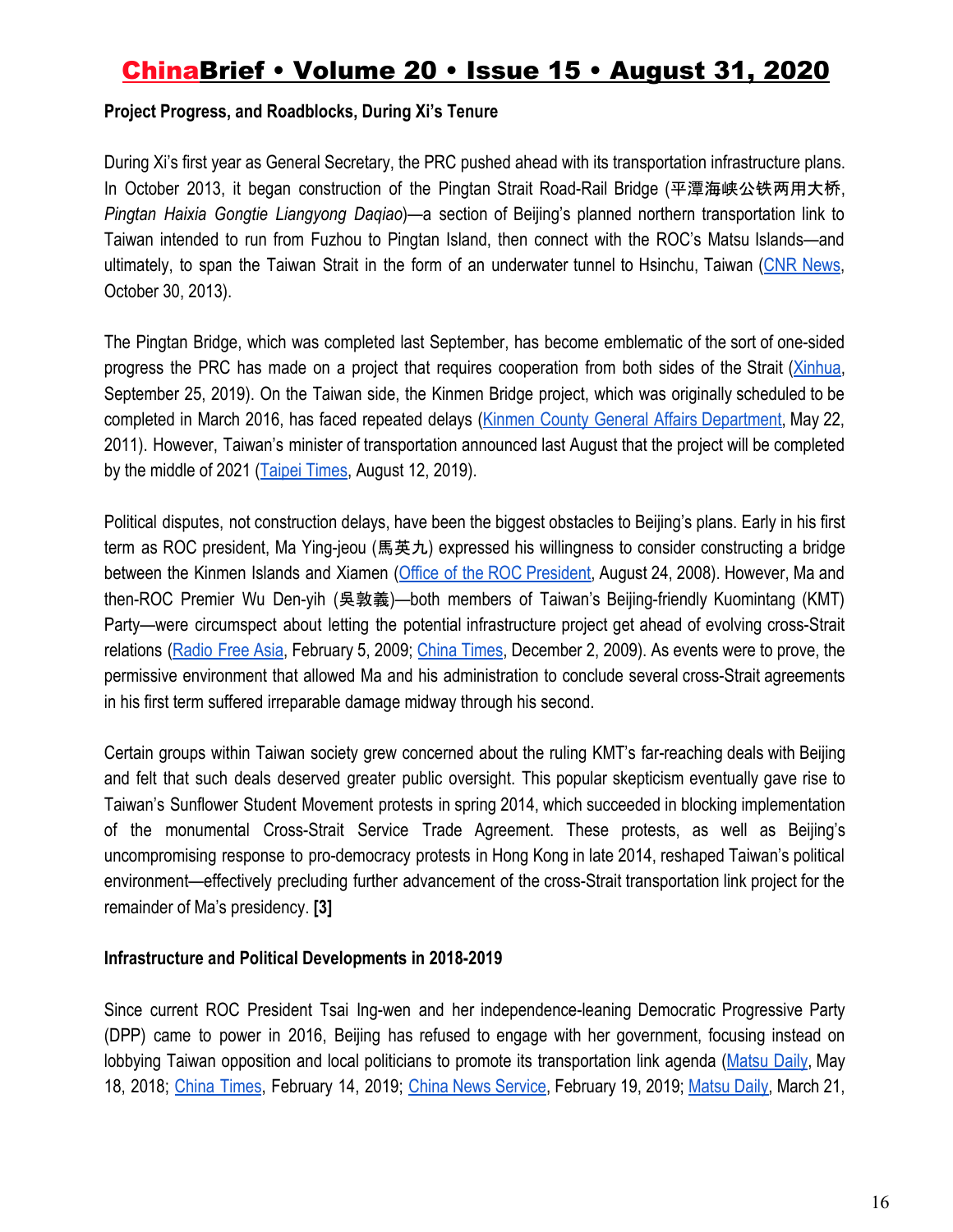2019). With Tsai's poll numbers flagging in late 2018 and the next ROC general election in sight, PRC party-state officials and Taiwan opposition politicians saw an opportunity to push the transportation link scheme forward.

At an August 2018 ceremony marking the opening of a water pipeline built to convey freshwater from Fujian to Greater Kinmen, Kinmen County Magistrate Chen Fu-hai called for the creation of the "Kinmen New Three Links" (金門新三通, *Jinmen Xin San Tong*). This term was a reference to the limited transportation, trade and postal links established between three municipalities in Fujian and the islands of Kinmen and Matsu in the 2000s, known as the "Three Mini-Links." In addition to the already-completed water pipeline, Chen advocated establishing an "electricity link" and a "bridge link" between Kinmen and China ([Kinmen](https://www.kmdn.gov.tw/1117/1271/1272/296645) Daily, August 6, 2018).

Xi Jinping put forward a similar idea in his January 2019 speech about Taiwan issues. He urged both sides of the Taiwan Strait to take the initiative in promoting greater connectivity through trade and economic cooperation, infrastructure building, energy and natural resource development, and the adoption of shared industrial standards. To start with, Xi said, the two sides should develop water, electricity, natural gas and bridge links between Fujian and the islands of Kinmen and Matsu [\(Xinhua](http://www.xinhuanet.com/politics/leaders/2019-01/02/c_1123937757.htm), January 2, 2019). The director of the TAO, Liu Jieyi, subsequently branded Xi's concept the "Four New Links" (新四通, *Xin Si Tong*); and by extension, the projects aimed at the offshore islands became known as the "Four Mini-Links" (小四通, *Xiao Si Tong*) ([Xinhua](http://www.xinhuanet.com/tw/2019-01/02/c_1123939234.htm), January 2, 2019; China News [Service,](http://www.chinanews.com/tw/2019/01-14/8728295.shtml) January 14, 2019[;](http://www.xinhuanet.com/tw/2019-06/17/c_1124635420.htm) [Xinhua](http://www.xinhuanet.com/tw/2019-06/17/c_1124635420.htm), June 17, 2019). Liu and other PRC party-state officials continued to aggressively campaign for the stalled bridge projects, usually in the context of promoting all of the Four Mini-Links ([People's](http://tw.people.com.cn/n1/2020/0102/c14657-31531260.html) Daily, January 2; [Taiwan](http://www.gwytb.gov.cn/m/speech/202001/t20200115_12233157.htm) Affairs Office, January 15).

At the same time, certain KMT officials continued to wage an equally intense campaign in Taiwan to jump-start the infrastructure projects. While running in the KMT presidential primary last year, former New Taipei Mayor Eric Chu Li-luan (朱立倫) promised that, if elected president, he would support the Four Mini Links—and identified the proposed bridge to connect Kinmen with Xiamen as the most important of these [\(Liberty](https://news.ltn.com.tw/news/politics/breakingnews/2739834) Times, March 26, 2019). KMT politicians Yang Cheng-we (Chen Fu-hai's successor as Kinmen County Magistrate), and his counterpart in Matsu, Liu Cheng-ying, have emerged as some of the staunchest Taiwan proponents of the linkage projects.

Consequently, the Tsai administration has repeatedly asserted that it—and not local ROC governments—has the authority to manage cross-Strait relations [\(Mainland](https://www.mac.gov.tw/en/News_Content.aspx?n=2BA0753CBE348412&sms=E828F60C4AFBAF90&s=ECC4496EFDB9894F) Affairs Council, December 25, 2018; [Mainland](https://www.mac.gov.tw/News_Content.aspx?n=05B73310C5C3A632&sms=1A40B00E4C745211&s=904A1474CA625D74) Affairs [Council,](https://www.mac.gov.tw/News_Content.aspx?n=05B73310C5C3A632&sms=1A40B00E4C745211&s=904A1474CA625D74) June 21, 2019). As Beijing tried to circumvent the Tsai administration in pursuit of new linkages with Taiwan, the island's DPP-dominated Legislative Yuan last year passed a long-awaited cross-Strait agreement oversight bill that will likely present further obstacles to the bridge projects [\(China](https://chinapost.nownews.com/20190531-586757) Post, May 31, 2019).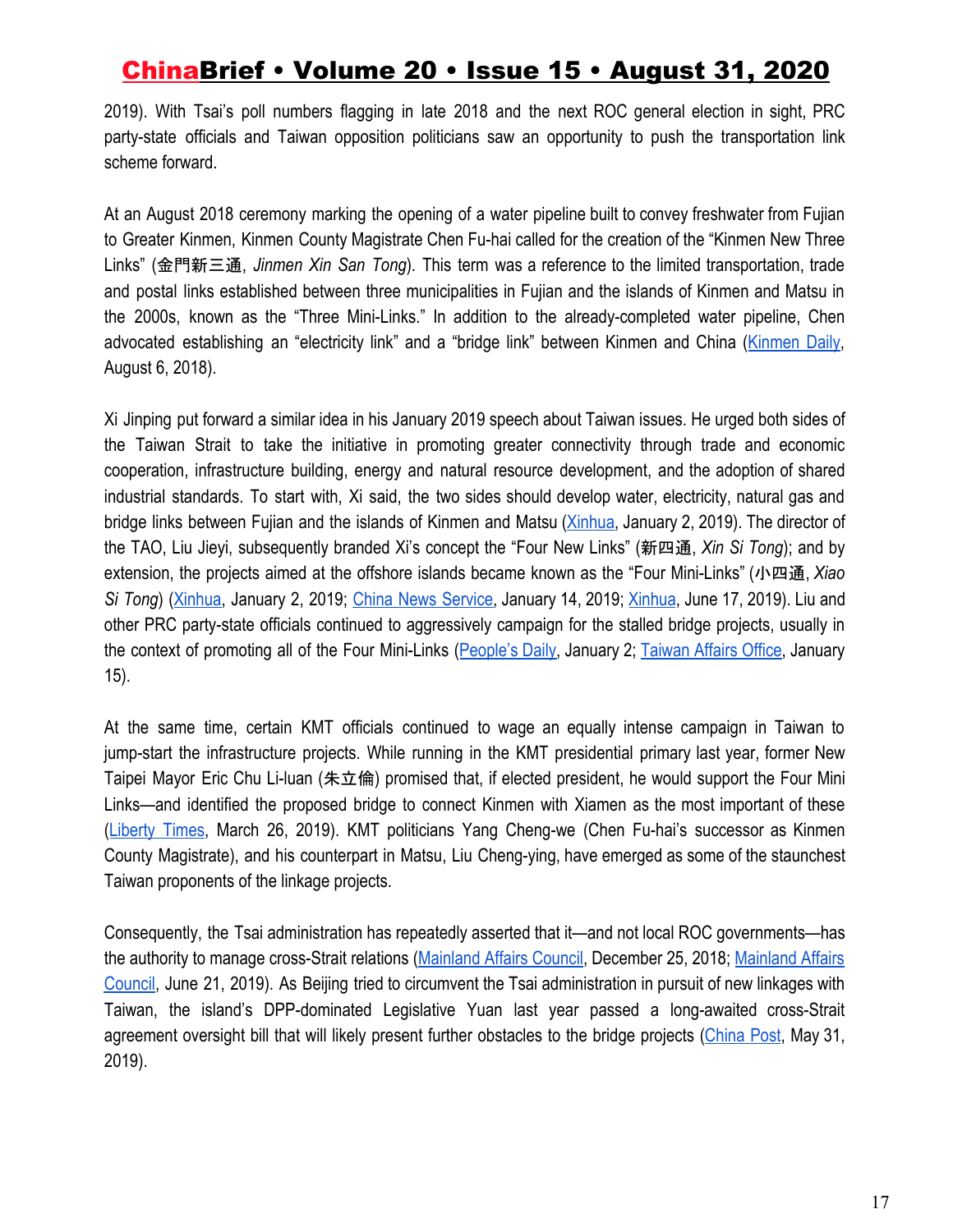### **Conclusion**

In the wake of Tsai Ing-wen's re-election and the outbreak of the COVID-19 pandemic this past winter, the PRC has relaxed its pursuit of cross-Strait transportation links. However, the PRC has raised the profile of the projects too high to easily abandon them, or to let them stagnate for the next four years. In 2016, Beijing included Beijing-Taipei high-speed rail and expressway routes in its 13th Five-Year Plan ([Guancha,](https://www.guancha.cn/Project/2016_03_05_353005.shtml) March 5, 2016; [P](http://www.gov.cn/zhengce/content/2017-02/28/content_5171345.htm)RC State [Council,](http://www.gov.cn/zhengce/content/2017-02/28/content_5171345.htm) February 28, 2017). Furthermore, last October the TAO announced that it had unilaterally started conducting research on building bridges to Kinmen and Matsu [\(Xinhua,](http://www.xinhuanet.com/english/2019-10/16/c_138476457.htm) October 16, 2019).

Xi Jinping is too closely associated with the PRC's cross-Strait transportation link mission to let it languish without suffering reputational costs. Both of Xi's two immediate predecessors achieved significant breakthroughs in cross-Strait relations during their respective tenures as China's top leader. Under Jiang Zemin's leadership, the PRC and the ROC established mechanisms to handle technical and business matters involving the two sides. Before Jiang left office, Beijing and Taipei realized the Three Mini-Links. Hu Jintao, in turn, helped the two sides establish direct cross-Strait flights, trade and postal links (the "Three Links"), and also saw Beijing and Taipei sign the historic Economic Cooperation Framework Agreement. Xi, for his part, has made little progress in cross-Strait relations despite his long-held interest in the subject. The success or failure of the bridge projects, the most substantial of the Four Mini-Links, will therefore loom large in his legacy.

In the coming months, the PRC is expected to convene some of its annual cross-Straits meetings, some of which were postponed due to COVID-19 ([Liberty](https://news.ltn.com.tw/news/politics/breakingnews/3239739) Times, July 25). Two significant things to watch for are the extent to which the bridge projects will feature in the meetings, and who will be in attendance at those nominally grassroots functions. It is also worth paying attention to the extent that cross-Strait tunnel-related projects feature in the PRC's upcoming 14th Five-Year Plan. Finally, it will be worth watching whether or not the term "Four Mini-Links" is adopted by senior PRC party-state officials outside the TAO and Fujian. Although many of its projects have been stymied, Beijing has not given up on its ambitious plans to use transportation infrastructure to link Taiwan more closely to China.

*Kristian McGuire is an independent, Washington D.C.-based research analyst and associate editor of* Taiwan Security Research*. His main research interests include U.S.–Taiwan relations, cross-strait relations, and East Asian regional security. His work has appeared in* The Diplomat, Newsweek, The Interpreter, Asia Times, E-International Relations *and* TSR Weekly Report. *You can reach him at kristianmcguire@gmail.com and follow him on Twitter @KrisAMcGuire.*

### **Notes**

**[1]** "Topographic and Geological Conditions in the Taiwan Strait and Suggestions for Trans-Strait Tunnel" (台 湾海峡地形地质特征及其通道工程选线, *Taiwan Haixia Dixing Tezheng Jiqi Tongdao Gongcheng Xuan*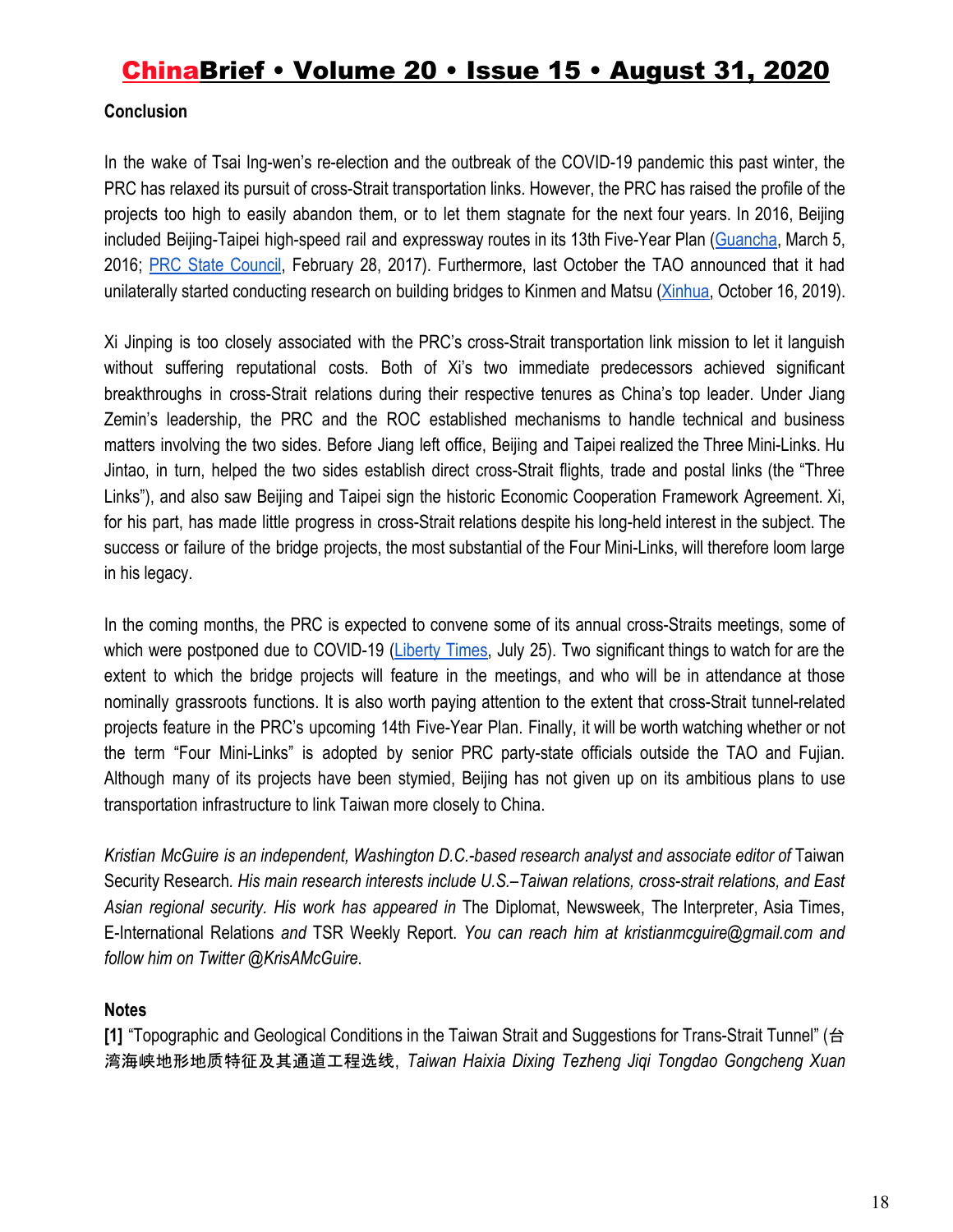*Xian*), *Keji Daobao* (科技导报) (journal article) (September 2008)[.](https://wenku.baidu.com/view/1ff14315a300a6c30c229fa7.html) [https://wenku.baidu.com/view/1ff14315a300a6c30c229fa7.html.](https://wenku.baidu.com/view/1ff14315a300a6c30c229fa7.html)

**[2]** "Taiwan Strait Bridge/Tunnel Construction Problem" (台湾海峡桥隧建设问题, *Taiwan Haixia Qiaosui Jianshe Wenti*), *Keji Daobao* (科技导报) (journal article) (April 2004)[.](http://www.kjdb.org/CN/abstract/abstract1710.shtml) <http://www.kjdb.org/CN/abstract/abstract1710.shtml>.

**[3]** Romberg, Alan D."Sunshine Heats Up Taiwan Politics, Affects PRC Tactics", *China Leadership Monitor* (journal article) (Summer 2014). <https://www.hoover.org/sites/default/files/research/docs/clm44ar-201408.pdf>.

**\*\*\***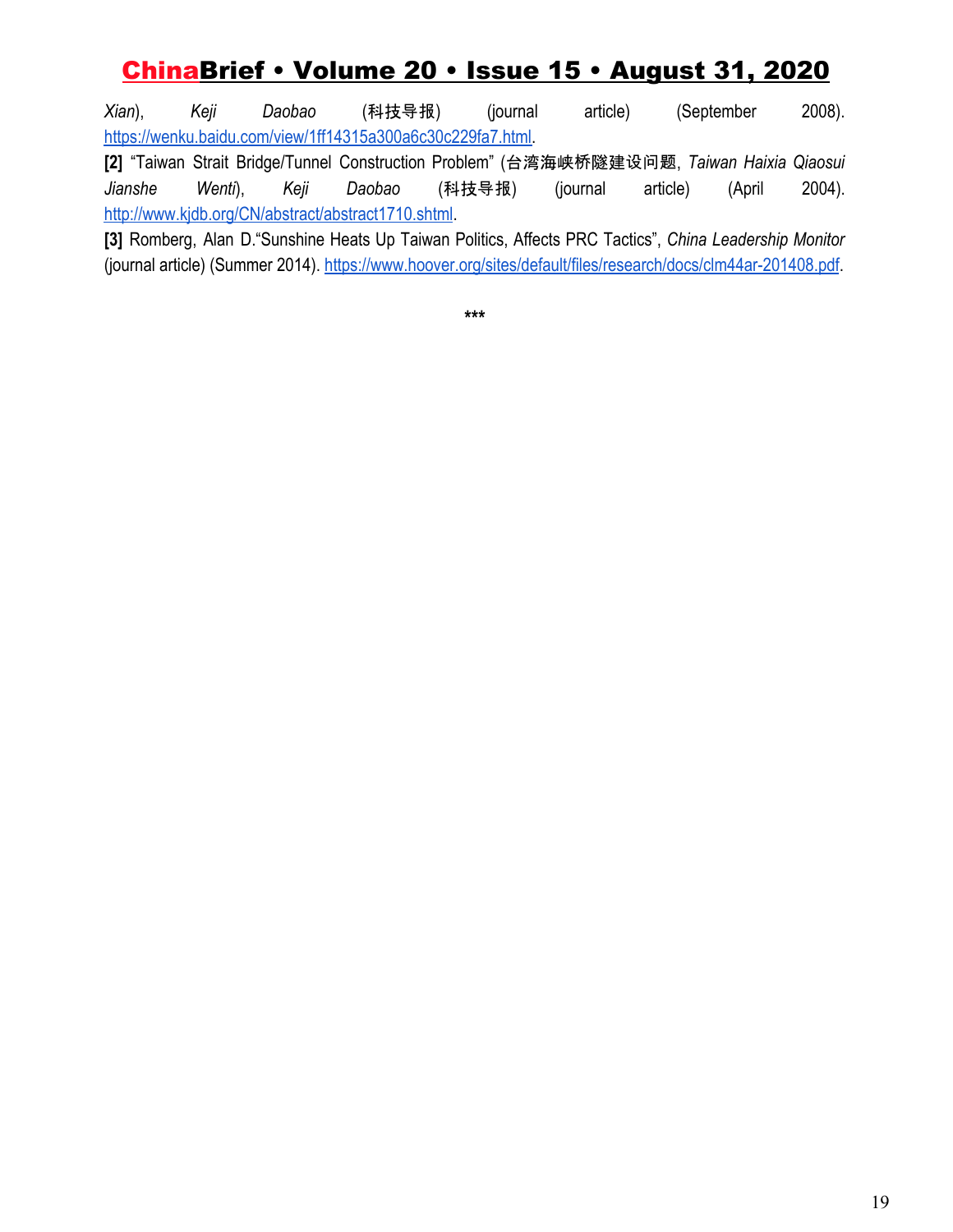**China-U.K. Relations Grow More Strained Over Huawei and Hong Kong**

*By Taylor Butch*

### **Introduction**

In October 2015, People's Republic of China (PRC) President Xi Jinping visited the United Kingdom at the request of Queen Elizabeth II, marking the first time that the PRC head of state had done so in ten years. In the lead-up to the visit, both Chinese and British officials had publicly acknowledged the significance of this meeting, calling it a "golden era" in relations between the two countries. Five years on, U.K.-China relations remains steady, but there are increasing signs of tension in the relationship. Rising controversies over Huawei's role in 5G infrastructure, and Beijing's actions to suppress opposition in Hong Kong—as well as tensions over the origins of the coronavirus pandemic—lie at the heart of this downturn in relations.



*Image: PRC Ambassador to the United Kingdom Liu Xiaoming (right) speaking on a BBC news program, July 19. Liu's comments were measured in tone, but reflected the more assertive posture in public diplomacy adopted by PRC diplomats over the past year. Among other comments, Liu stated that "You've seen what happened between China and the United States... I do not want to see this tit for tat between China and the U.S. happen in China-U.K. relations. I think the U.K. should have its own independent foreign policy rather than to dance to the tune of Americans, like what happened to Huawei." (Image source: [PRC Foreign Ministry](https://www.fmprc.gov.cn/mfa_eng/wjb_663304/zwjg_665342/zwbd_665378/t1798919.shtml), July 20)*

**Huawei and "A Dark Day for China-U.K. Relations"**

Unlike the United States, the United Kingdom initially welcomed business opportunities with the Chinese telecommunications giant Huawei, one of the world's primary 5G companies—and furthermore, expressed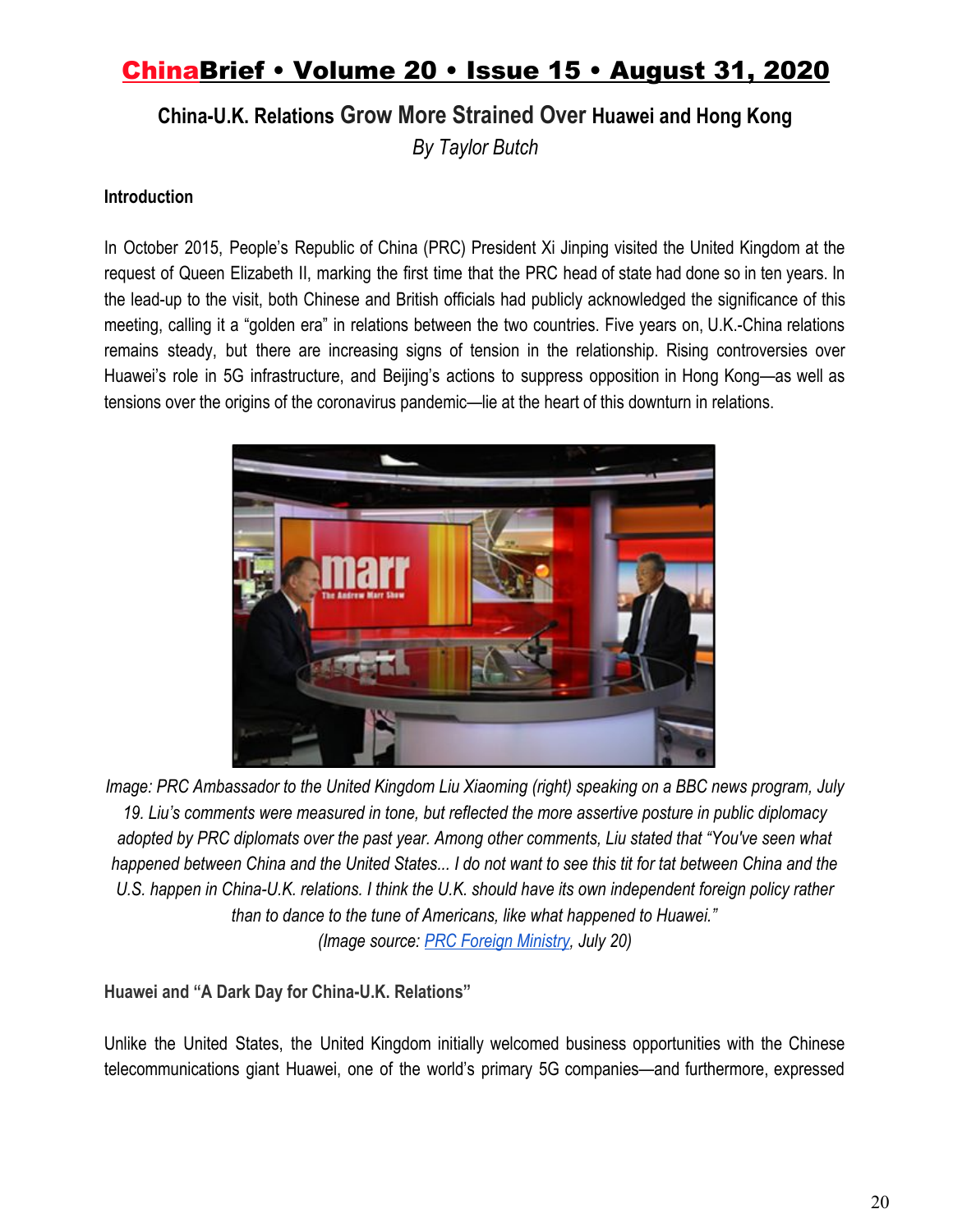confidence in the security of Huawei networks. British Foreign Secretary Dominic Raab stated in January that it was "because of the work of the Huawei Cyber Security Evaluation Centre Oversight Board, established by [the National Cyber Security Centre], that we know more about Huawei, and the risks it poses, than any other country in the world." Raab further noted that the United Kingdom has examined "the issue of how to maintain network security and resilience over many months and in great technical detail… We would never take decisions that threaten our national security or the security of our Five Eyes partners" (U.K. [Government](https://www.gov.uk/government/speeches/foreign-secretary-statement-on-huawei), January 28). **[1]**

Zhongxing Telecommunications Equipment Corporation (ZTE) and Huawei are two of the world's largest Chinese telecom companies, and together hold an estimated 40 percent of the world's 5G market—thereby wielding tremendous power to shape how the world uses current and future 5G technology (U.S. [Department](https://www.justice.gov/opa/speech/attorney-general-william-p-barr-delivers-keynote-address-department-justices-china) of [Justice,](https://www.justice.gov/opa/speech/attorney-general-william-p-barr-delivers-keynote-address-department-justices-china) February 6). Reliance on this next-generation technology from a single Chinese company (or two state-controlled companies acting in a cooperative manner) has raised security concerns in a number of European countries ([China](https://jamestown.org/program/arrests-in-poland-contribute-to-the-international-controversies-surrounding-huawei/) Brief, February 1, 2019; [China](https://jamestown.org/program/not-really-probing-the-east-romanias-position-on-chinese-investments/) Brief, September 26, 2019). In mid-July, the U.K. government reversed course on the decision to purchase Huawei equipment: the new directive will ultimately prohibit use of the Chinese firm's equipment effective December 31, 2020, and it calls for the removal of all of the company's equipment from British 5G networks by year's end 2027 ([U.K. Government,](https://www.gov.uk/government/news/huawei-to-be-removed-from-uk-5g-networks-by-2027) July 14).

Not only was this decision a major setback to China's "Digital Silk Road" (数字丝绸之路, *Shuzi Sichou zhi Lu*)—an element of the Belt and Road Initiative (BRI) established in 2013, with the aim of expanding China's role in the international telecommunications sector—but it is also a development that could severely hinder future U.K.-China relations. Beijing has called this action by the U.K. government "a wrong decision," and has further described it as a microcosm for the entire U.K.-China relationship: "The issue of Huawei is not just about how the U.K. sees and deals with a Chinese company… It is about how the U.K. sees and deals with China" (PRC [Embassy](http://www.chinese-embassy.org.uk/eng/dshdjjh/t1799982.htm) in the U.K., July 22). In an exclusive interview with the BBC's *Andrew Marr Show*, Liu Xiaoming (刘晓明), the PRC's Ambassador to the United Kingdom, called the move "a very bad decision," and "a dark day for China-U.K. relations" (**[PRC Foreign Ministry,](https://www.fmprc.gov.cn/mfa_eng/wjb_663304/zwjg_665342/zwbd_665378/t1798919.shtml) July 20**).

#### **Allegations of Chinese Cyber Hacking in Britain**

In addition to issues posed by telecommunications security, PRC-based actors have also allegedly been involved in recent hacks against U.K. transportation companies. EasyJet announced in a May 2020 statement that it was "the target of an attack from a highly sophisticated source" and that the "email address[es] and travel details of approximately 9 million customers were accessed" [\(EasyJet](https://otp.investis.com/clients/uk/easyjet1/rns/regulatory-story.aspx?cid=2&newsid=1391756) press release, May 19). Two anonymous sources with knowledge of the investigation into the EasyJet hack told Reuters that the hacking method and techniques suggested the involvement of Chinese hackers. The sources also noted that the same group of hackers had recently targeted other airlines ([Reuters,](https://www.reuters.com/article/us-easyjet-cyber/chinese-hackers-suspected-of-stealing-details-of-9-million-easyjet-customers-idUSKBN22V1JF) May 19). Despite these allegations, U.K. officials have expressed a desire "to keep space and cyberspace from becoming virtual and actual battlegrounds" ([U.K. Government,](https://www.gov.uk/government/case-studies/uk-china-cooperation-on-intellectual-property) August 3; [U.K. Government,](https://www.gov.uk/government/speeches/uk-china-in-2019-how-can-diplomacy-rise-to-the-challenges-of-the-21st-century) February 25).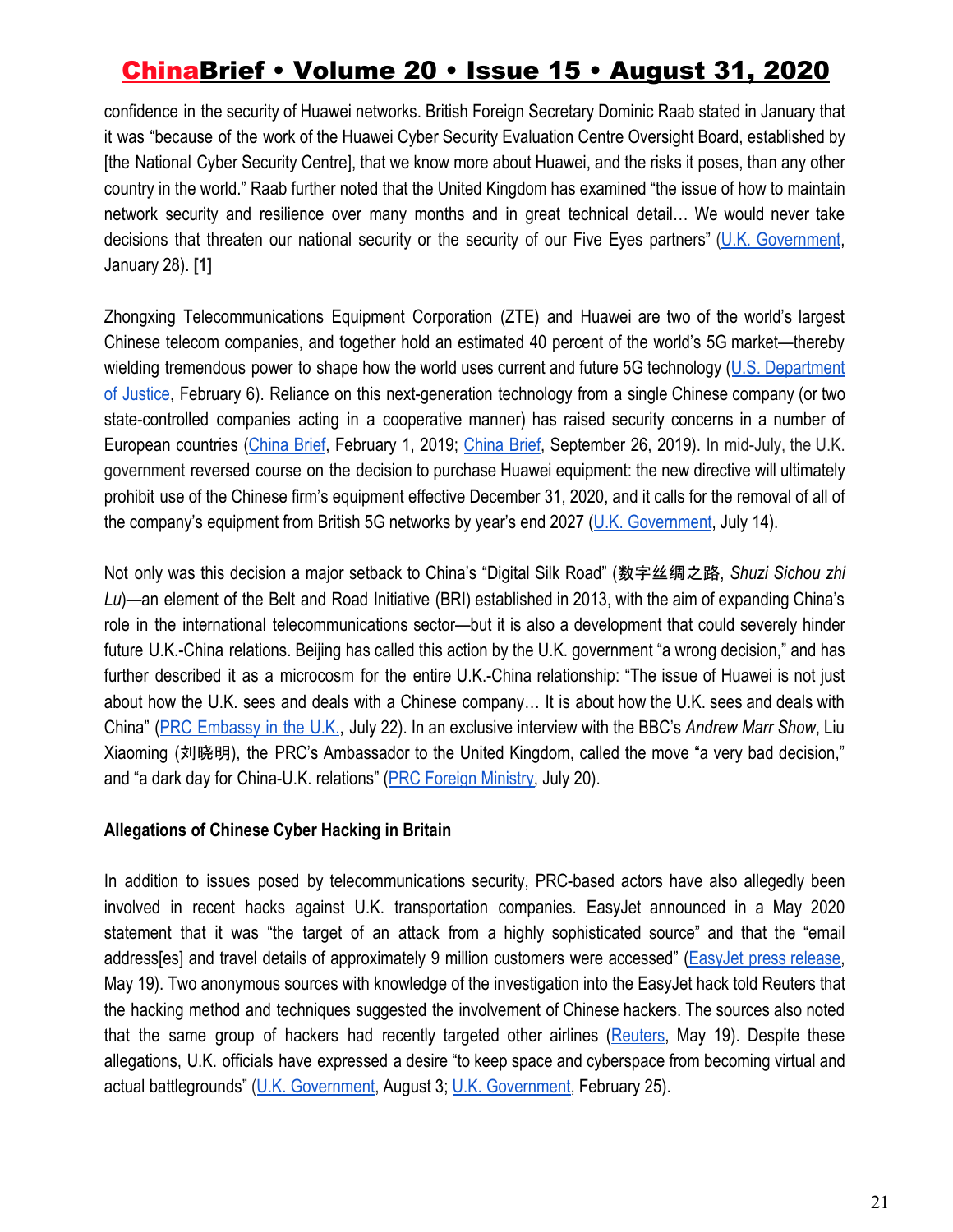#### **Growing Points of Contention Over Hong Kong and Human Rights**

Days ahead of Xi's visit in 2015, U.K. Foreign Secretary Philip Hammond met in London with Hong Kong Chief Executive C.Y. Leung (梁振英), who at the time was making his first official visit to Great Britain since 2012. The two officials discussed trade issues, and the concept for Hong Kong to be an "international gateway to mainland China and Chinese investment in the U.K." (U.K. [Government,](https://www.gov.uk/government/news/foreign-secretary-meets-hong-kong-chief-executive-in-london) October 15, 2015). Hammond articulated that the United Kingdom was "fully committed" to supporting Hong Kong in its way of life and traditional freedoms. Some high-ranking Chinese officials, including PRC Ambassador to the United Kingdom Liu Xiaoming, however, expressed concern regarding any mentions of human rights being raised during Xi's trip: Liu stated publicly that raising the issue of human rights would offend Xi and harm U.K.-China relations [\(SCMP,](https://www.scmp.com/news/china/diplomacy-defence/article/1868255/dont-interfere-chinese-ambassador-warns-uk-not-raise) October 15, 2015).



*Image: Then-U.K. Foreign Secretary Philip Hammond (left) and then-Hong Kong Chief Executive C.Y. Leung (right) at a photo op during Leung's visit to the United Kingdom in October 2015. The visit appeared to mark a high level of Sino-British public comity over Hong Kong; however, in 2020 issues involving the territory have contributed to a strain in U.K.-China relations. (Image source: [U.K. Foreign Office](https://www.gov.uk/government/news/foreign-secretary-meets-hong-kong-chief-executive-in-london), October 15, 2015)*

Today, the United Kingdom's stance on Chinese human rights issues has clearly shifted. In June, Prime Minister (PM) Boris Johnson publicly addressed the political unrest in Hong Kong, which first emerged in spring 2019 over Beijing's decisions to impose new legal measures on Hong Kong that would curtail the territory's traditional freedoms and dramatically erode its autonomy ([China](https://jamestown.org/program/hong-kongs-crisis-and-prospects-for-the-pro-democracy-movement/) Brief, June 26, 2019; [China](https://jamestown.org/program/beijing-imposes-its-new-national-security-law-on-hong-kong-updated/) Brief, July 29). "If China proceeds," Johnson said, "this would be in direct conflict with its obligations under the [Sino-British] joint declaration, a legally binding treaty registered with the United Nations… Britain would then have no choice but to uphold our profound ties of history and friendship with the people of Hong Kong." PM Johnson offered to grant up to three million Hong Kong residents the right to relocate to the United Kingdom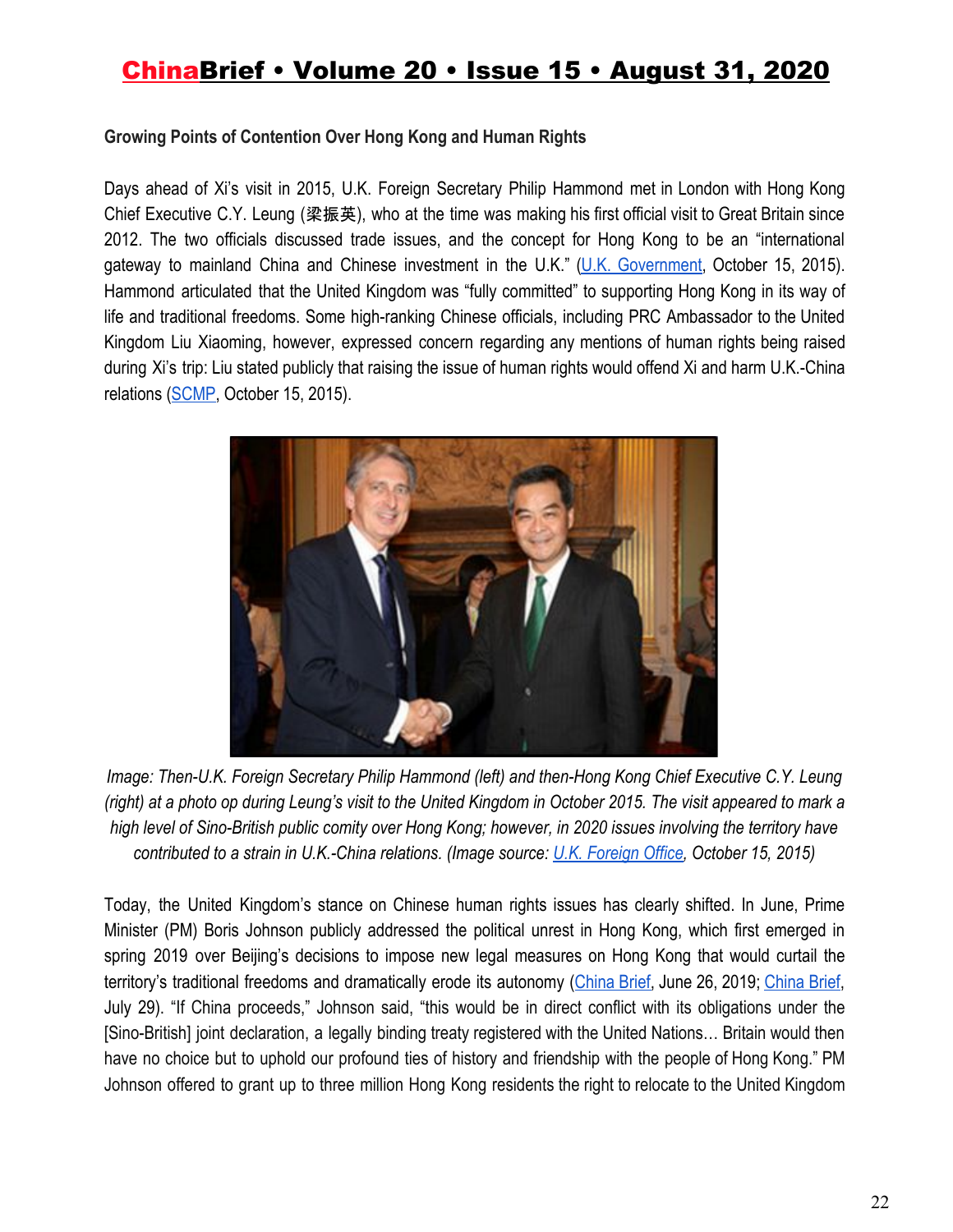and ultimately gain citizenship (U.K. [Government](https://www.gov.uk/government/speeches/pm-boris-johnson-article-on-hong-kong-3-june-2020), June 3). U.K. officials, leading an effort on behalf of 28 national governments, have also recently raised the issue of human rights in both Hong Kong and Xinjiang with the United Nations Human Rights Council [\(U.K. Government,](https://www.gov.uk/government/speeches/un-human-rights-council-44-uks-closing-statement) July 23).

Although Johnson articulated firm words towards China, the resident of 10 Downing Street reiterated his desire to uphold strong relations: "Britain does not seek to prevent China's rise; on the contrary we will work side by side on all the issues where our interests converge, from trade to climate change. We want a modern and mature relationship, based on mutual respect and recognizing China's place in the world" ([U.K.](https://www.gov.uk/government/speeches/pm-boris-johnson-article-on-hong-kong-3-june-2020) [Government,](https://www.gov.uk/government/speeches/pm-boris-johnson-article-on-hong-kong-3-june-2020) July 3).

#### **The Potential Impacts on Chinese Investments in the United Kingdom**

Beijing has noted—and apparently taken umbrage at—recent British actions and the change in diplomatic tone. On July 22, Ambassador Liu described "blatant interference from the British government in Hong Kong affairs" and accused it of "recklessly flinging slanders at and discredit[ing] China, bilaterally and multilaterally" on the topic of Xinjiang. He further stated that "China is carefully evaluating the repercussions of the U.K.'s words and actions. We will take all necessary means and measures to safeguard the safety as well as the legitimate and lawful rights and interests of Chinese businesses and institutions in the U.K." ([Chinese](http://www.chinese-embassy.org.uk/eng/dshdjjh/t1799982.htm) [Embassy in the U.K.](http://www.chinese-embassy.org.uk/eng/dshdjjh/t1799982.htm), July 22).

Liu's last comment could be taken as a veiled threat to curtail Chinese investments in Great Britain. Chinese private and state-owned enterprises (SOEs) have both made significant investments in the United Kingdom in recent years: for example, China Investment Corporation (CIC), the PRC's sovereign wealth fund, purchased Thames Water (London's primary water supply company) in 2012. Analysts at the time estimated the deal to be worth between 600 million to 700 million pounds (792.6 million to 924.7 million U.S. dollars) ([Reuters](https://www.reuters.com/article/cic-thameswater/update-2-china-buys-into-thames-water-as-uk-courts-investors-idUSL6E8CK06M20120120), January 20, 2012). Two other major deals followed in September 2015: a 1.9 billion pound (2.5 billion dollar) guarantee for financing the Hinkley Point nuclear plant, a deal that would reportedly create more than 25,000 jobs (U.K. [Government](https://www.gov.uk/government/news/chancellor-opens-book-on-more-than-24-billion-of-northern-powerhouse-investment-opportunities-in-china), September 24, 2015; U.K. [Government,](https://www.gov.uk/government/news/2-billion-support-for-hinkley-point-c) September 21, 2015); and an 800 million pound (1.1 billion dollar) deal to enlarge Manchester's "Airport City" and build high-speed rail projects [\(U.K.](https://www.gov.uk/government/news/joint-british-chinese-partners-to-construct-new-800-million-manchester-airport-city) [Government,](https://www.gov.uk/government/news/joint-british-chinese-partners-to-construct-new-800-million-manchester-airport-city) October 13, 2013; [U.K. Government](https://www.gov.uk/government/speeches/chancellor-speech-in-chengdu-china-on-building-a-northern-powerhouse), September 25, 2015).

Although many of these deals are complete, other potential Chinese investments remain under negotiation. In mid-July, for example, the Chinese social media platform TikTok dropped out of negotiations to create an overseas operations headquarters in the United Kingdom, a move that likely nullified 3,000-plus jobs [\(The](https://www.theguardian.com/technology/2020/jul/19/tiktok-halts-talks-on-london-headquarters-amid-uk-china-tensions) [Guardian](https://www.theguardian.com/technology/2020/jul/19/tiktok-halts-talks-on-london-headquarters-amid-uk-china-tensions), July 19). Furthermore, U.K. lawmakers reportedly want to re-examine the Hinkley Point C Nuclear Plant deal, for a variety of potential issues [\(The Telegraph,](https://www.telegraph.co.uk/business/2020/07/25/tories-demand-review-chinese-involvement-hinkley-nuclear-site/) July 25).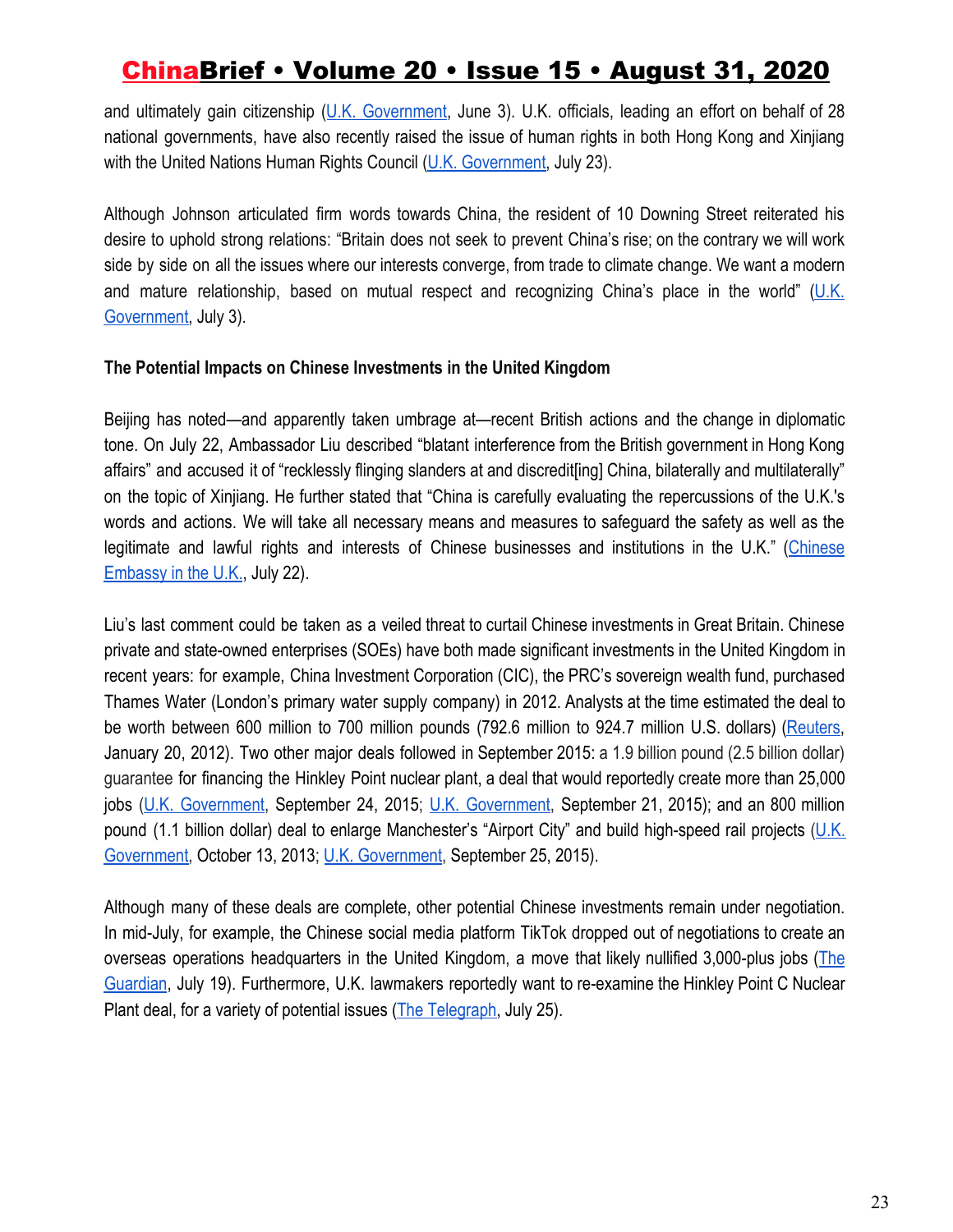#### **The Future of U.K.-China Relations**

At an HSBC Chinese New Year event in January 2020, Ambassador Liu Xiaoming stated that "The U.K. is now China's largest investment destination and the second largest source of investment in the [European Union]." China-U.K. bilateral trade reached \$86 billion in 2020 ([China](https://www.chinadaily.com.cn/a/202001/31/WS5e341e33a310128217273e76_2.html) Daily, January 31). However, relations have since soured to the point that, in July, Liu told a group of Chinese businesses in the U.K. that the relationship between the two countries has "difficulties and [is] suffering serious setbacks." According to Liu, Chinese investment facilitates positive change in the United Kingdom by creating employment opportunities, boosting tax revenue, and improving industries; however, if China were to decrease business activity in the country, then surrounding communities would be financially and economically impacted (PRC [Embassy](http://www.chinese-embassy.org.uk/eng/dshdjjh/t1799982.htm) in the [U.K.](http://www.chinese-embassy.org.uk/eng/dshdjjh/t1799982.htm), July 23).

In a 2018 speech, Chancellor of the Duchy of Lancaster David Lidington described U.K.-China relations by stating that "China has a major role to play in so many critical issues that affect the U.K. and the world at large… while it is true that the U.K. and China haven't always seen eye-to-eye on everything, we recognize that, like all friends, our relationship is strong enough to express disagreement—and that is something to be valued and cherished" (U.K. [Government,](https://www.gov.uk/government/speeches/writing-a-new-chapter-in-the-global-era) April 11, 2018). These sentiments, now more than ever, are likely to be tested as the controversies surrounding human rights in China and telecommunications infrastructure in Britain grow even sharper.

Taylor Butch is a contributing analyst to the Asia Pacific Desk at Wikistrat, a foreign affairs analyst with the consulting firm Duco, and a freelance writer. His writing has been featured in international media outlets to *include* Asia Times, The Diplomat, Real Clear Defense, The Jerusalem Post, *and* The Huffington Post*. He is a graduate of Elizabethtown College and King's College London.*

#### **Notes**

**[1]** The "Five Eyes" refers to an intelligence-sharing relationship between the governments of the United States, United Kingdom, Canada, Australia, and New Zealand.

**\*\*\***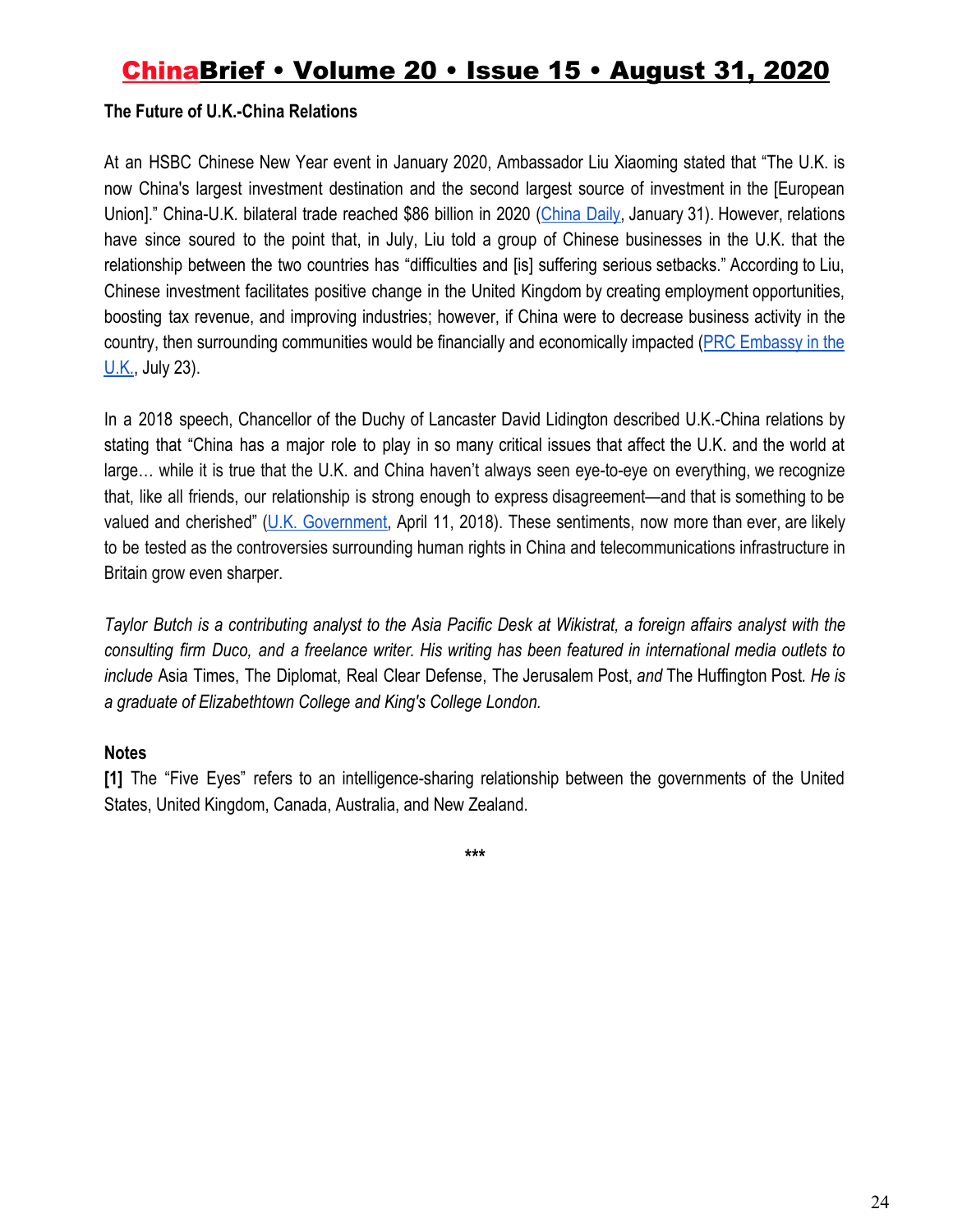**The Strategic Implications of Chinese UAVs: Insights from the Libyan Conflict**

*By Ryan Oliver*

### **Introduction**

In recent years, the People's Republic of China (PRC) has emerged as a leading producer of unmanned aerial vehicle (UAV) platforms for both commercial and military use, and its technologies are being used in unprecedented ways. For example, as the COVID-19 pandemic began to unfold in the early months of this year ([China](https://jamestown.org/program/the-state-response-to-a-mystery-viral-outbreak-in-central-china/) Brief, January 17; [China](https://jamestown.org/program/the-ccp-response-to-the-wuhan-coronavirus-a-preliminary-assessment/) Brief, January 29), UAVs started to appear in the skies across China. Public officials employed these UAVs to monitor the population, and to enforce restrictions (such as mandatory wearing of masks) intended to slow the spread of COVID-19 ([Global](https://www.globaltimes.cn/content/1178134.shtml) Times, January 31). UAVs have also been used to monitor water levels and property damage amid the severe flooding that China has experienced this summer [\(China](https://jamestown.org/program/the-pla-is-mobilized-for-flood-relief-in-eastern-china/) Brief, July 29; [CGTN,](https://news.cgtn.com/news/2020-08-15/Fighting-floods-with-high-tech-How-drones-save-people-from-floods-SYkqqJqAH6/index.html) August 15). Such innovative—if sometimes controversial—practices reflect China's growing capabilities in the field of UAV technology.



*Image: The wreckage of a UAV, purportedly a Chinese-made* Wing Loong II *operated by the Libyan National Army (LNA), which was shot down in the vicinity of Misurata. (Image source: [Libyan Express,](https://www.libyanexpress.com/libyas-gna-shoots-down-wing-loong-drone-for-haftars-forces/) April 19)*

Beyond its domestic employment of commercial UAVs, the PRC has also made rapid progress in the development and sale of military UAVs, which are increasingly prevalent in contemporary conflicts. China's growth in this field reflects comments made by President Xi Jinping in 2016, when he emphasized that UAVs are a critical element of combat on the modern battlefield (PRC [Defense](http://www.81.cn/jmywyl/2016-03/14/content_6959927.htm) Ministry, March 14, 2016). Chinese UAVs, such as the *CH-5 Rainbow* (彩虹-5, *Cai Hong-5*), reportedly operate at relatively low altitudes with more modest payloads than comparable U.S. systems. Newer UAVs in development, such as the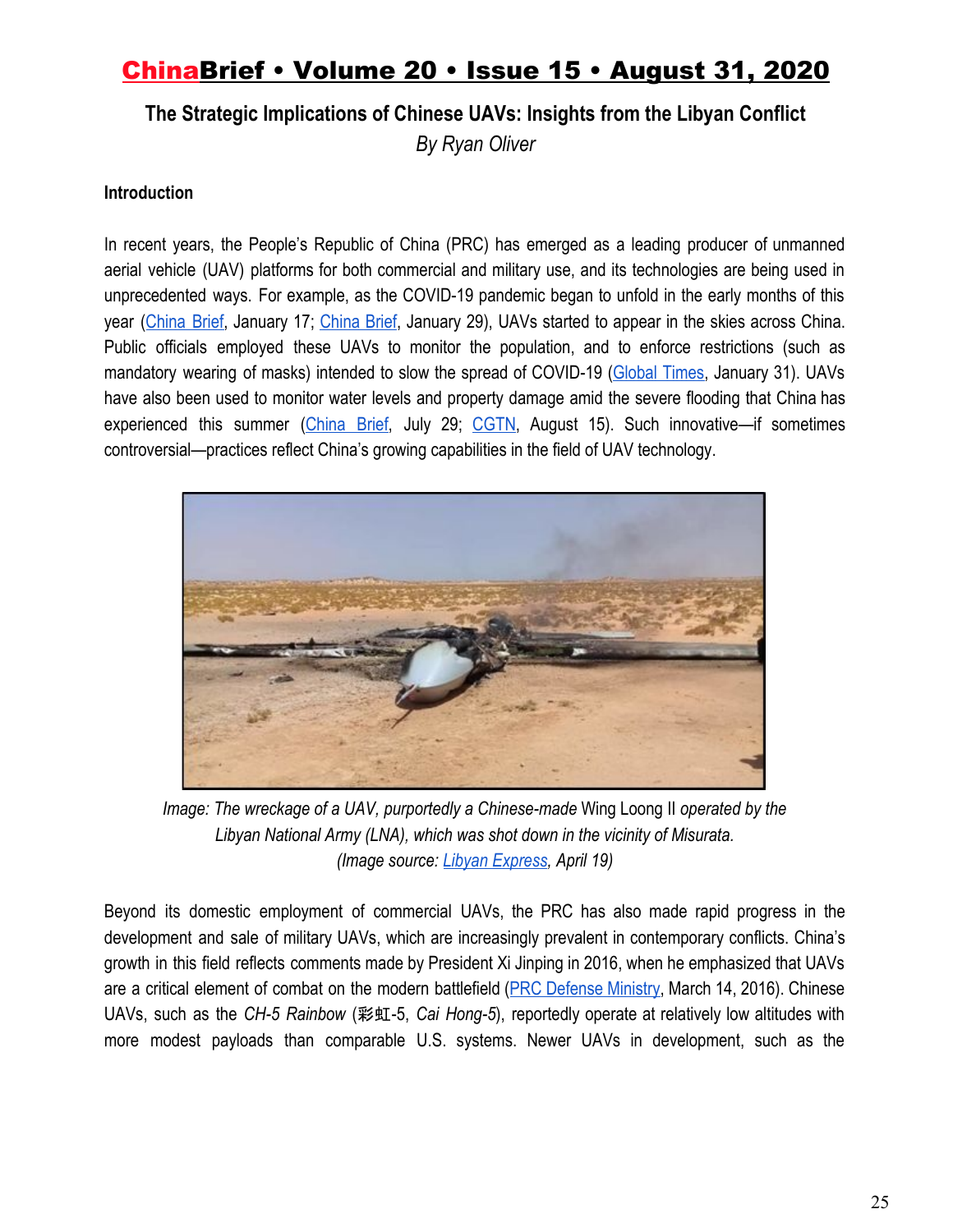forthcoming *Wind Shadow* (风影, *Feng Ying*), aim to expand the capabilities of China's indigenous systems [\(Janes,](https://www.janes.com/defence-news/news-detail/china-reveals-rare-glimpse-of-wind-shadow-uav) August 4).

Chinese military UAVs have spread across the world: as of March 2019, the PRC had already become the world's leading exporter of combat UAVs ([SIPRI,](http://armstrade.sipri.org/armstrade/page/trade_register.php) August 21; [S](https://www.scmp.com/news/china/military/article/2189604/china-sells-weapons-more-countries-and-biggest-exporter-armed)outh China [Morning](https://www.scmp.com/news/china/military/article/2189604/china-sells-weapons-more-countries-and-biggest-exporter-armed) Post, March 12, 2019). This has included capturing markets in which the United States might have previously enjoyed near-exclusive access; as well as arming countries and factions to which the United States has denied sales of UAVs. At an arms conference in 2018, China's customer list for the CH-5 included Algeria, Nigeria, Jordan, Zambia, Iraq, Saudi Arabia, Ethiopia, Turkmenistan, Pakistan, and Myanmar [\(Foreign](https://foreignpolicy.com/2018/05/10/china-trump-middle-east-drone-wars/) Policy, May 10, 2018). More recently, in July 2020 the PRC sold six *CH92-A* UAVs to Serbia, a NATO ally and the first European country to deploy Chinese military drones [\(Bloomberg,](https://www.bloomberg.com/news/articles/2020-08-04/china-s-expanding-footprint-roils-a-nato-reluctant-for-showdown) August 4). Furthermore, outside the list of China's direct customers are those who receive Chinese UAVs through intermediary purchasers—as one side in the Libyan civil war has done through the United Arab Emirates (UAE).

#### **The State of Libya's Civil War—and the Role of Chinese UAV Systems**

The ongoing conflict in Libya presents an opportunity to review the operational and strategic impact of Chinese UAVs in contemporary conflict. Two landmark events have shaped recent history and ultimately led to Libya's current predicament: the downfall of Muammar Gaddafi in 2011, and the subsequent failure of the Libyan Political Agreement since 2015 ([UNSMIL](https://unsmil.unmissions.org/sites/default/files/Libyan%20Political%20Agreement%20-%20ENG%20.pdf), December 17, 2015). In the resulting power vacuum, the Tripoli-based Government of National Accord (GNA) has sparred with the Benghazi-based Libyan National Army (LNA) for control of the country and its resources. Recognized by the United Nations and the United States, the GNA also receives support from Turkey, Italy, and Qatar; supported by the Libyan House of Representatives (HoR) and led by General Khalifa Haftar, the LNA has backing from Egypt, France, Russia, and the UAE. Further complicating the conflict in Libya, local allegiances are more fragmented than these two efforts might indicate, with a smattering of militias aligning more locally and temporarily as dynamics shift [\(Jamestown Foundation](https://jamestown.org/program/what-does-the-future-hold-for-libyas-gna-militias/), August 14).

The conflict in Libya has evolved to feature the use of UAVs on both sides of the battlefield. Between April 2018 and November 2019, more than 1000 strikes from UAVs took place in Libya—with over 800 conducted on behalf of the LNA, and over 240 on behalf of the GNA (United [Nations,](https://www.un.org/press/en/2019/sc14023.doc.htm) November 18, 2019). Turkey has provided the GNA with its *Bayraktar TB2* system, while the UAE has provided the LNA with the Chinese-made *Wing Loong II* system ([SCMP](https://www.scmp.com/news/world/middle-east/article/3030823/chinese-drones-hunt-turkish-drones-libya-air-war), September 29, 2019). Compared to the *Bayraktar TB2*, the *Wing Loong II* has advantages in cruising altitude, range, payload, and speed (Turkey Defence [Industries](https://www.ssb.gov.tr/Website/contentList.aspx?PageID=365&LangID=2), 2017; Army [Recognition](https://www.armyrecognition.com/china_chinese_unmanned_aerial_ground_systems_uk/wing_loong_ii_2_uav_male_armed_drone_data_pictures_video_11906174.html), April 14). Given its smaller size, range, and payload, the *Bayraktar TB2* offers the GNA a limited UAV mission set, such as harassing supply lines; the LNA, however, can use the *Wing Long II* for a much more robust range of missions. Questions remain whether GNA or LNA personnel operate the UAVs themselves, or if foreign personnel accompany the equipment to operate from the ground. It is worth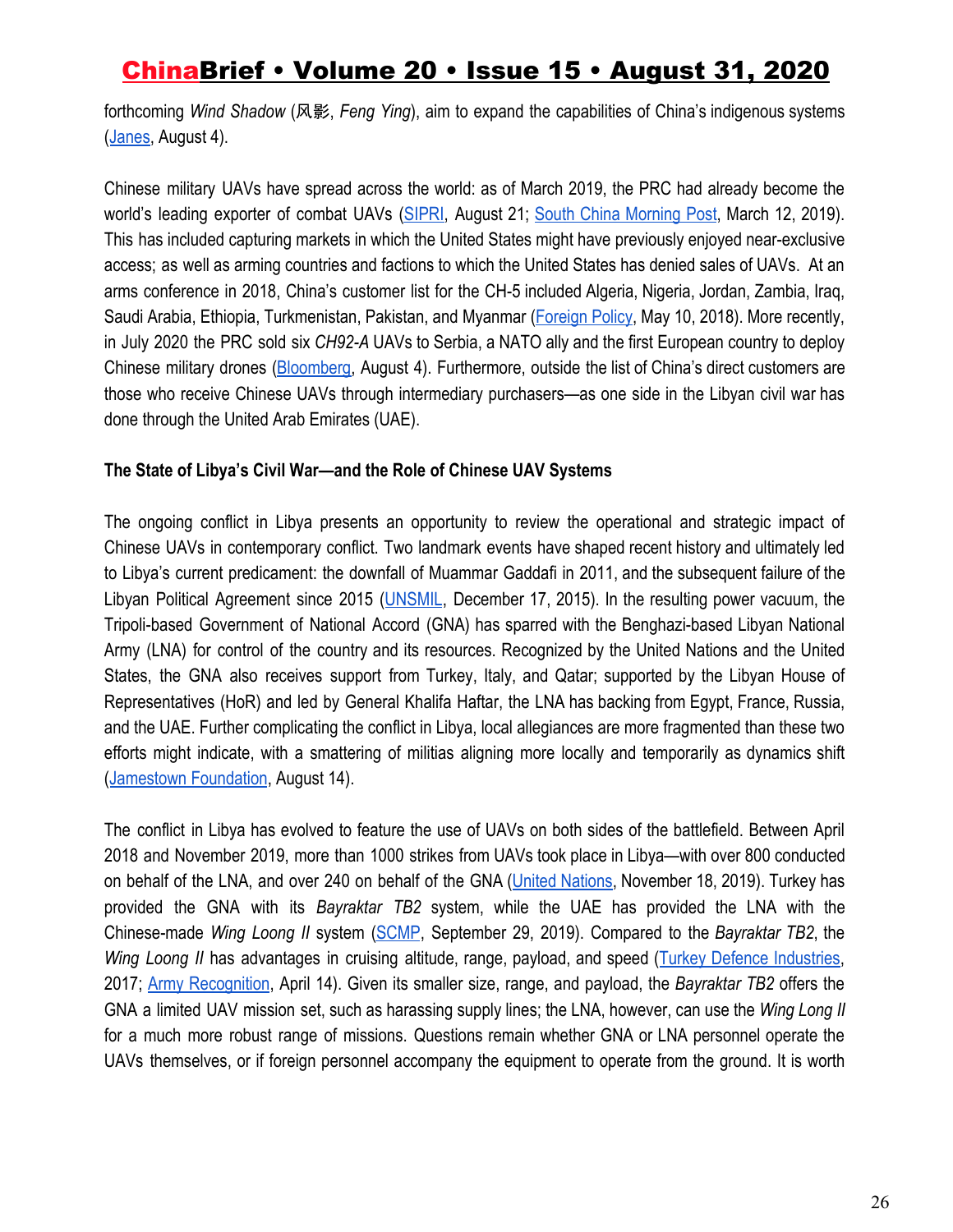noting that these provisions of equipment and personnel violate the terms of a U.N. arms embargo, which has stood since Gaddafi's downfall in 2011 ([UN Security Council Report,](https://www.securitycouncilreport.org/atf/cf/%7B65BFCF9B-6D27-4E9C-8CD3-CF6E4FF96FF9%7D/S_2019_914.pdf) November 29, 2019).

The impact of UAVs on the political and security situation in Libya cannot be overstated. Most significantly, the proliferation of UAVs contributes to prolongation of the conflict. As observed by Chinese military analysts, UAVs provide low-cost, high-impact means to reduce casualties and generate effects, all while leaving the fighting will of the attacker intact (PRC [Defense](http://www.81.cn/jfjbmap/content/2020-07/17/content_266269.htm) Ministry, July 17). Foreign interference has remained one of the main drivers of conflict in Libya, as external actors seek to gain influence and secure access to Libya's energy resources (United [Nations,](https://www.un.org/press/en/2020/sc14243.doc.htm) July 8). By arming both sides of the conflict with modern UAV capabilities, foreign powers perpetuate conflict and reduce friction that would otherwise serve to dampen violence and leave space for reconciliation.



*Image: Libyan soldiers of the Government of National Accord (GNA) in the vicinity of Sirte prepare a UAV system for operation (undated). (Image source: [Al-Araby](https://english.alaraby.co.uk/english/indepth/2019/8/21/the-significance-of-drones-in-the-libyan-conflict), August 21)*

### **The Geopolitical Implications of China's Military UAV Sales**

The lack of transparency surrounding the PRC's involvement in Libya creates obstacles in establishing the connections between Chinese actions and their outcomes. In its public statements, the Chinese government continues to push for a ceasefire and a political solution to the Libyan conflict (PRC [Ministry](https://www.fmprc.gov.cn/web/gjhdq_676201/gj_676203/fz_677316/1206_678018/xgxw_678024/t1796201.shtml) of Foreign [Affairs,](https://www.fmprc.gov.cn/web/gjhdq_676201/gj_676203/fz_677316/1206_678018/xgxw_678024/t1796201.shtml) July 8). A review of Chinese interests in Libya, however, may shed further light on how Beijing sees the situation in Libya, as well as how it views military arms sales more broadly.

First, whereas the PRC has exported a diverse range of products and services to Libya since reestablishing diplomatic relations in late 2000—reaching a peak volume of nearly \$3 billion in 2013—Libyan exports to China have consisted exclusively of energy resources, surpassing \$5 billion in 2012 (PRC [Ministry](https://www.fmprc.gov.cn/web/gjhdq_676201/gj_676203/fz_677316/1206_678018/1207_678030/t4902.shtml) of Foreign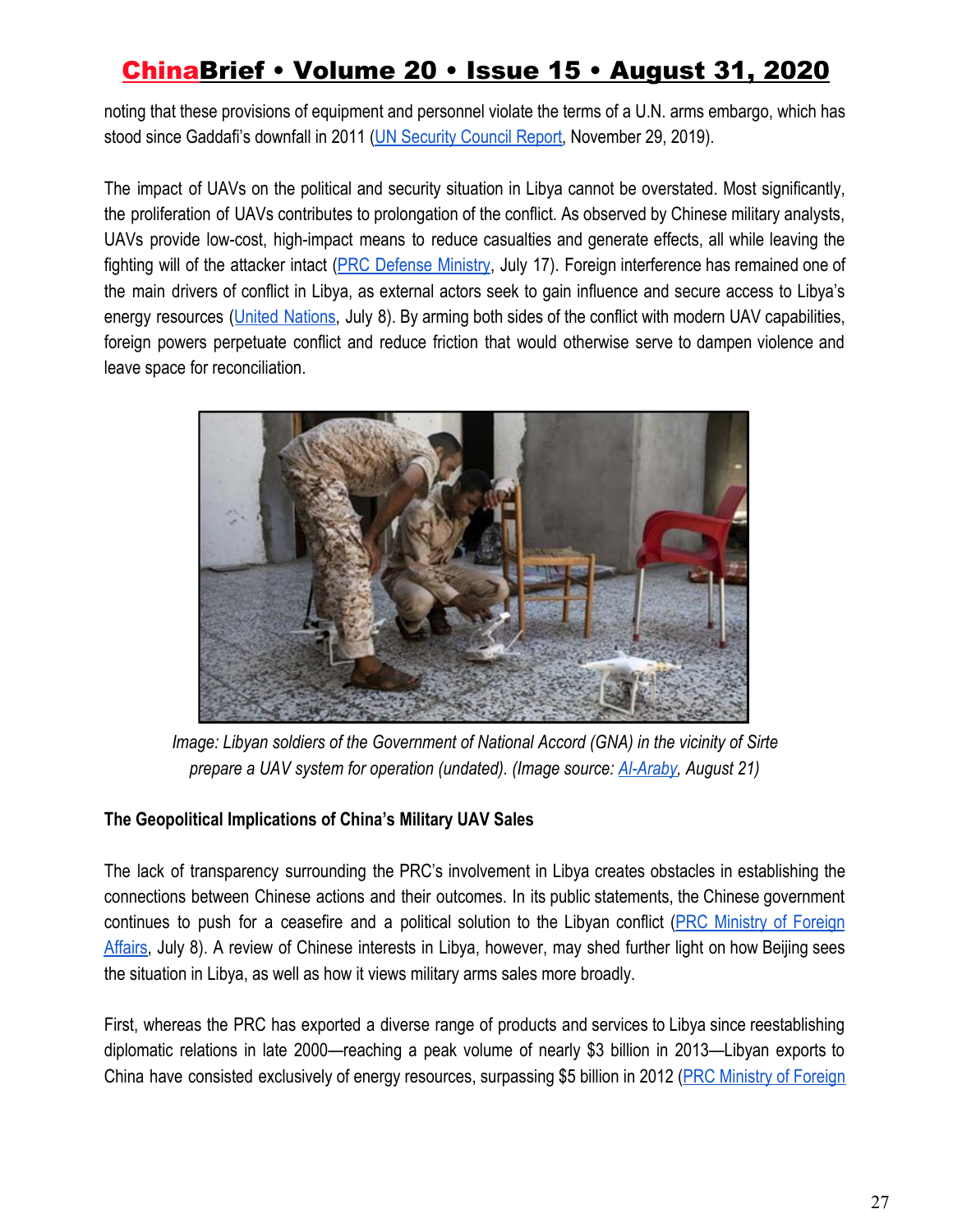[Affairs,](https://www.fmprc.gov.cn/web/gjhdq_676201/gj_676203/fz_677316/1206_678018/1207_678030/t4902.shtml) November 7, 2000). The civil war underway in Libya appears to have disrupted Chinese-Libyan trade significantly since these high marks of nearly a decade ago. However, energy exports from Libya to China rebounded to nearly \$4 billion in 2018 (Atlas of Economic [Complexity,](https://atlas.cid.harvard.edu/) August 21). Also, Libya was approved to become a member of the China-based Asian Infrastructure Investment Bank (AIIB) in December 2018 (PRC [Ministry](https://www.fmprc.gov.cn/web/gjhdq_676201/gj_676203/fz_677316/1206_678018/sbgx_678022/) of Foreign Affairs, May 2020). If the weapons provided to the LNA— including the *Wing Loong II*—prove decisive, Beijing could stand to benefit from Haftar's consolidated and stabilized control of the country's eastern and central oil fields.

Second, the cast of other foreign powers supporting Haftar's LNA allows Beijing an opportunity to deepen its alignment with the UAE, Egypt, and Russia. In 2018, the PRC and the UAE upgraded their bilateral relationship to a "comprehensive strategic partnership." According to China's Ambassador to the UAE Ni Jian, "The UAE is China's seventh-largest trading partner, and China has continued to maintain its position as the UAE's largest trading partner" [\(China](https://www.chinadaily.com.cn/a/201912/02/WS5de45daba310cf3e3557b36f.html) Daily, December 2, 2019; The [National](https://www.thenational.ae/business/economy/uae-china-trade-to-surge-on-the-back-of-strong-ties-between-the-two-nations-1.1050999)*,* July 18). The PRC has supported Egypt's actions in Libya, recently praising the role that the latter has played in supporting regional peace and stability (PRC [Ministry](https://www.fmprc.gov.cn/web/gjhdq_676201/gj_676203/fz_677316/1206_678018/xgxw_678024/t1800311.shtml) of Foreign Affairs, July 24). Although Russia initially held off on revealing its precise alignment in Libya, Deputy Foreign Minister Gennady Gatilov made clear after the U.S. presidential election in 2016 that Haftar's LNA had Russian support [\(Bloomberg](https://www.bloomberg.com/news/articles/2016-12-26/russia-urges-libya-leadership-role-for-un-defying-military-chief), December 26, 2016). By indirectly supporting the LNA, Beijing is able to support its partners and potentially build leverage in those relationships.

Third, military sales allow the PRC to test and refine its military hardware on contemporary battlefields without direct political risk. China's civil-military fusion campaign has emphasized the importance of its domestic defense industry, particularly in terms of how it might contribute to both economic vitality and success on the battlefield ([China](https://jamestown.org/program/military-civil-fusion-beijings-guns-and-butter-strategy-to-become-a-technological-superpower/) Brief, October 8, 2019[;](https://www.state.gov/military-civil-fusion/) U.S. [Department](https://www.state.gov/military-civil-fusion/) of State, May 2020). In contrast to the United States, which has been engaged in wars of its own for decades, the Chinese military has not had as many opportunities to gain combat experience; in this context, the PRC has become a leading contributor of troops to United Nations peacekeeping operations, and Chinese military sales have steadily risen—including becoming the largest exporter of combat UAVs in 2014-2018 (United [Nations,](https://peacekeeping.un.org/sites/default/files/02_country_ranking_26.pdf) June 30; [SIPRI](https://www.sipri.org/sites/default/files/2019-03/fs_1903_at_2018.pdf), March 2019). Particularly given the strategic significance that the PRC assigns to its UAV programs, improvements gleaned through vicarious battlefield experience are invaluable. Although the PRC has not provided UAVs directly to the factions engaged in the conflict in Libya, the employment of Chinese systems by third parties offers the benefit of battle-testing equipment without the risk of military or diplomatic repercussions.

#### **Conclusion**

The PRC is leveraging its UAV production to erode the United States' position as the partner of choice in the arena of international security. One military analyst has assessed that Chinese drones may possess advantages over those of the United States in terms of cost and transaction processing time—as well as providing potential further advantages in the lack of attribution or accountability ([Defense](https://www.defensenews.com/unmanned/2019/05/02/uae-allegedly-using-chinese-drones-for-deadly-airstrikes-in-libya/) News, May 2,